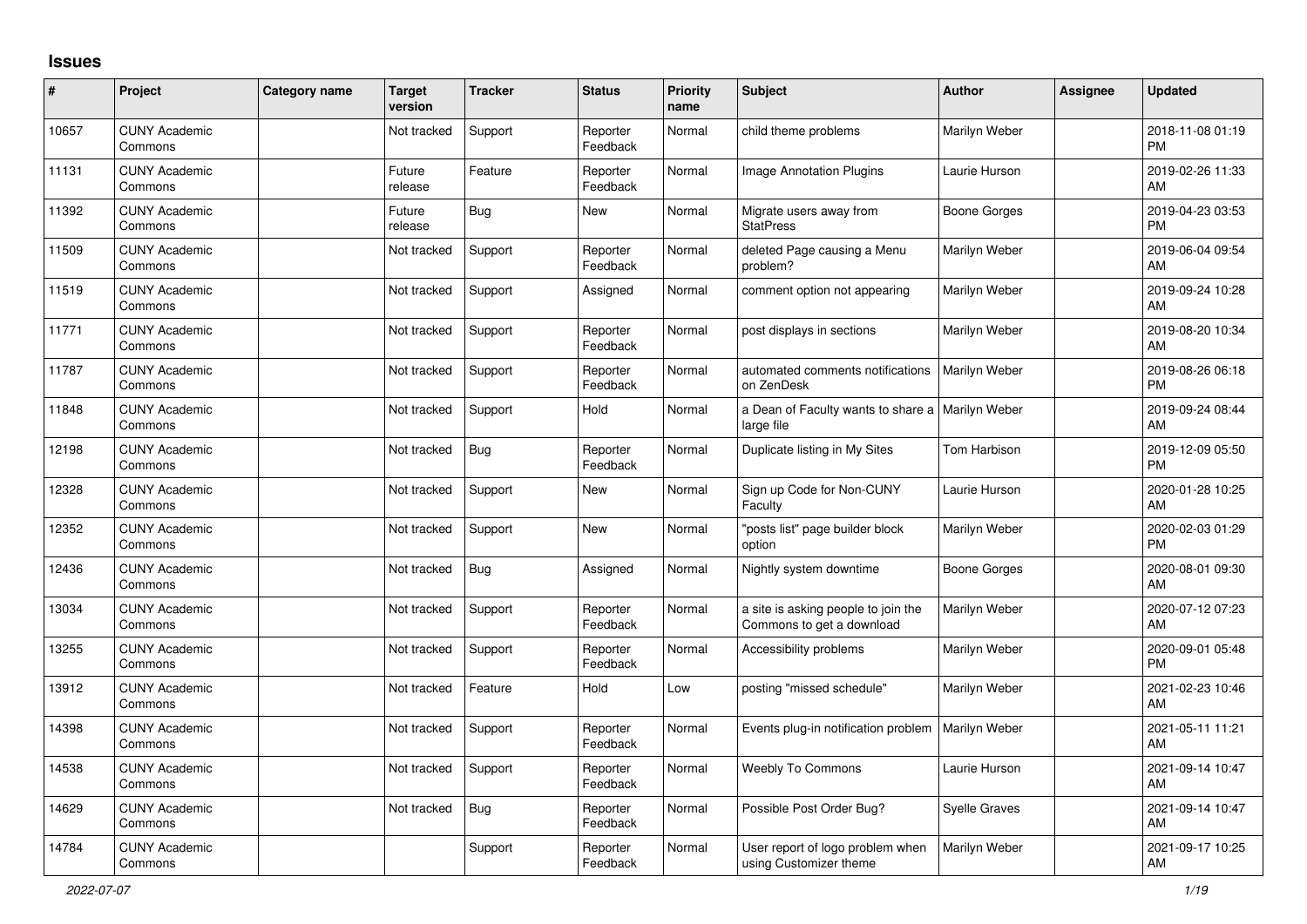| ∦     | Project                         | <b>Category name</b> | <b>Target</b><br>version | <b>Tracker</b> | <b>Status</b>        | <b>Priority</b><br>name | Subject                                                              | <b>Author</b>           | <b>Assignee</b> | <b>Updated</b>                |
|-------|---------------------------------|----------------------|--------------------------|----------------|----------------------|-------------------------|----------------------------------------------------------------------|-------------------------|-----------------|-------------------------------|
| 14792 | <b>CUNY Academic</b><br>Commons |                      |                          | <b>Bug</b>     | <b>New</b>           | Normal                  | Inconsistent email notifications<br>from gravity forms               | Raffi<br>Khatchadourian |                 | 2021-10-04 01:50<br><b>PM</b> |
| 14842 | <b>CUNY Academic</b><br>Commons |                      | Not tracked              | Support        | Reporter<br>Feedback | Normal                  | Question about widgets and block<br>editor                           | Gina Cherry             |                 | 2021-10-06 03:01<br><b>PM</b> |
| 14900 | <b>CUNY Academic</b><br>Commons |                      | Not tracked              | Support        | Reporter<br>Feedback | Normal                  | previous theme?                                                      | Marilyn Weber           |                 | 2021-10-25 10:31<br>AM        |
| 14936 | <b>CUNY Academic</b><br>Commons |                      |                          | <b>Bug</b>     | <b>New</b>           | Normal                  | Commons websites blocked by<br>SPS campus network                    | Laurie Hurson           |                 | 2021-11-03 03:57<br><b>PM</b> |
| 14940 | <b>CUNY Academic</b><br>Commons |                      |                          | <b>Bug</b>     | <b>New</b>           | Normal                  | Discrepancy between Commons<br>profile "sites" and actual # of sites | Laurie Hurson           |                 | 2021-11-08 11:09<br>AM        |
| 15045 | <b>CUNY Academic</b><br>Commons |                      |                          | Support        | <b>New</b>           | Normal                  | no result for KCeL in the search<br>box on the commons               | Marilyn Weber           |                 | 2021-12-10 11:29<br>AM        |
| 15169 | <b>CUNY Academic</b><br>Commons |                      | 2.0.3                    | Support        | Reporter<br>Feedback | Normal                  | new Prelude website zipfiles for<br>custom theme and other files.    | Marilyn Weber           |                 | 2022-06-29 11:32<br>AM        |
| 15176 | <b>CUNY Academic</b><br>Commons |                      | Not tracked              | Support        | Reporter<br>Feedback | Normal                  | Archiving Q Writing & Old<br>Wordpress Sites on the Commons          | Laurie Hurson           |                 | 2022-02-08 10:28<br>AM        |
| 15260 | <b>CUNY Academic</b><br>Commons |                      |                          | Support        | Reporter<br>Feedback | Normal                  | Diacritical markings   European<br><b>Stages</b>                     | Marilyn Weber           |                 | 2022-02-04 08:16<br>AM        |
| 15370 | <b>CUNY Academic</b><br>Commons |                      |                          | Support        | Reporter<br>Feedback | Normal                  | All-in-One Event Calendar?                                           | Marilyn Weber           |                 | 2022-02-17 11:03<br>AM        |
| 15565 | <b>CUNY Academic</b><br>Commons |                      |                          | Support        | New                  | Normal                  | Events - send updates to an email<br>listserv                        | Marilyn Weber           |                 | 2022-03-10 01:06<br><b>PM</b> |
| 15613 | <b>CUNY Academic</b><br>Commons |                      | 2.0.3                    | Feature        | Reporter<br>Feedback | Normal                  | Adding "Passster" plugin                                             | Laurie Hurson           |                 | 2022-06-29 11:32<br>AM        |
| 15655 | <b>CUNY Academic</b><br>Commons |                      | 2.0.3                    | Support        | Reporter<br>Feedback | Normal                  | Event Aggregator plugin?                                             | Marilyn Weber           |                 | 2022-06-29 11:32<br>AM        |
| 15685 | <b>CUNY Academic</b><br>Commons |                      |                          | Support        | New                  | High                    | problem with chrome?                                                 | Marilyn Weber           |                 | 2022-04-25 03:40<br><b>PM</b> |
| 15757 | <b>CUNY Academic</b><br>Commons |                      |                          | <b>Bug</b>     | New                  | Normal                  | Members # do not match                                               | Laurie Hurson           |                 | 2022-03-30 04:52<br><b>PM</b> |
| 15816 | <b>CUNY Academic</b><br>Commons |                      | Not tracked              | Support        | New                  | Normal                  | slow loading at SPS                                                  | Marilyn Weber           |                 | 2022-04-05 01:26<br><b>PM</b> |
| 15923 | <b>CUNY Academic</b><br>Commons |                      | Not tracked              | Feature        | Reporter<br>Feedback | Normal                  | <b>Bellows Plugin Adjustments</b>                                    | Laurie Hurson           |                 | 2022-04-20 10:10<br>AM        |
| 16099 | <b>CUNY Academic</b><br>Commons |                      |                          | Support        | Reporter<br>Feedback | Normal                  | request for Newsletter Glue                                          | Marilyn Weber           |                 | 2022-05-13 12:14<br><b>PM</b> |
| 16290 | <b>CUNY Academic</b><br>Commons |                      |                          | Feature        | Reporter<br>Feedback | Normal                  | Add Table Of Contents Block<br>plug-in                               | Raffi<br>Khatchadourian |                 | 2022-06-24 10:26<br>AM        |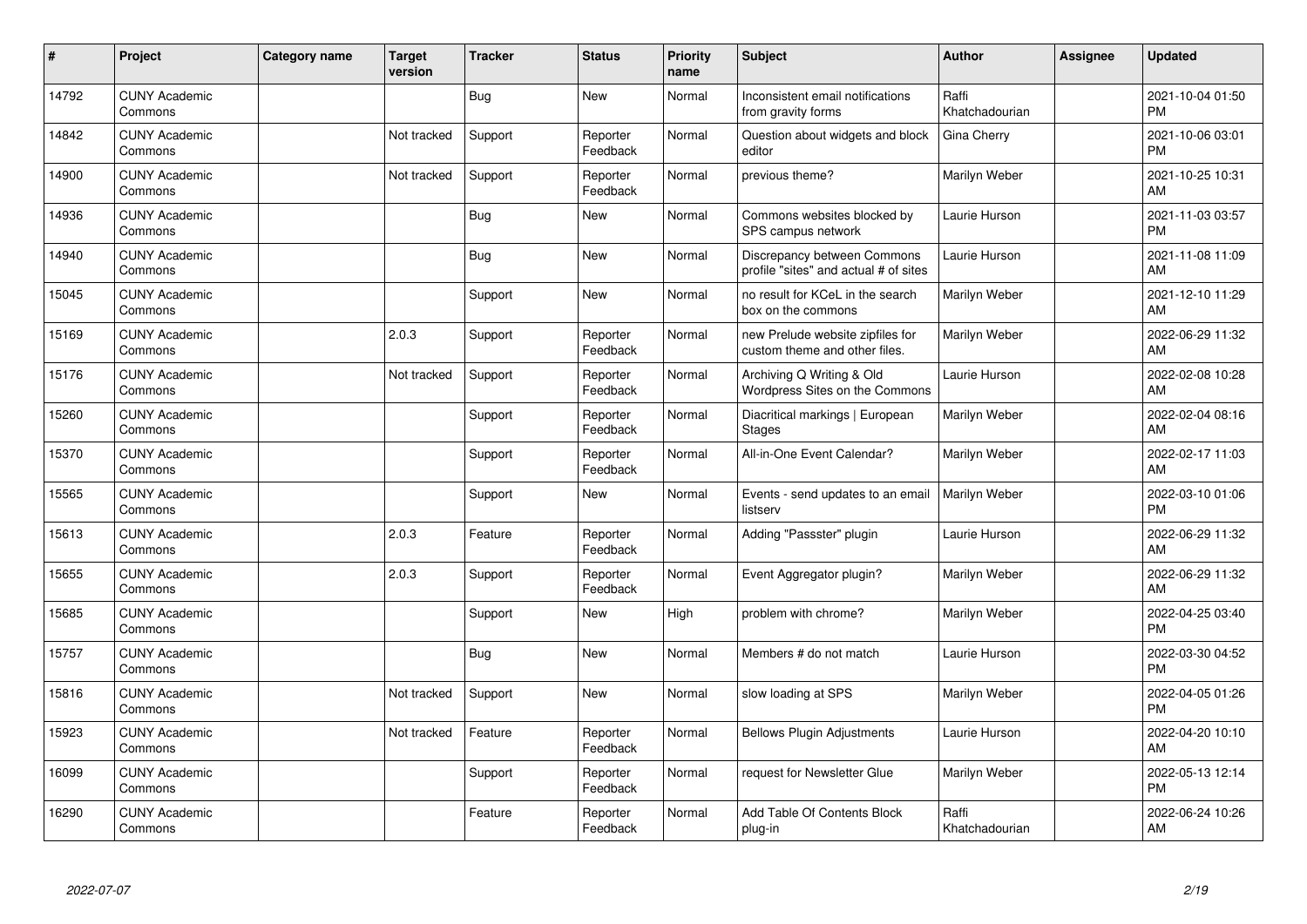| $\#$  | Project                         | <b>Category name</b>       | <b>Target</b><br>version | <b>Tracker</b> | <b>Status</b>        | Priority<br>name | <b>Subject</b>                                                                             | <b>Author</b>           | <b>Assignee</b> | <b>Updated</b>                |
|-------|---------------------------------|----------------------------|--------------------------|----------------|----------------------|------------------|--------------------------------------------------------------------------------------------|-------------------------|-----------------|-------------------------------|
| 16294 | <b>CUNY Academic</b><br>Commons |                            |                          | <b>Bug</b>     | <b>New</b>           | Urgent           | CAC is down                                                                                | Raffi<br>Khatchadourian |                 | 2022-06-27 02:00<br><b>PM</b> |
| 16318 | <b>CUNY Academic</b><br>Commons |                            |                          | <b>Bug</b>     | New                  | Normal           | Unable to Access block editor or<br>embed YouTube videos in new<br>pages, in one site only | Syelle Graves           |                 | 2022-07-01 06:53<br><b>PM</b> |
| 16332 | <b>CUNY Academic</b><br>Commons |                            |                          | Feature        | New                  | Normal           | Refining the OER Tag: Remove<br>OER tag option from Creation<br>Process                    | Laurie Hurson           |                 | 2022-07-05 01:07<br><b>PM</b> |
| 16335 | <b>CUNY Academic</b><br>Commons |                            |                          | Feature        | New                  | Normal           | Revisiting options and functions of<br>Creative Commons license widget                     | Laurie Hurson           |                 | 2022-07-06 11:17<br>AM        |
| 9720  | <b>CUNY Academic</b><br>Commons | Authentication             | Future<br>release        | Feature        | New                  | Normal           | The Commons should be an oAuth<br>provider                                                 | Boone Gorges            |                 | 2019-03-01 02:04<br><b>PM</b> |
| 12350 | <b>CUNY Academic</b><br>Commons | Blogs (BuddyPress)         | Not tracked              | Support        | Reporter<br>Feedback | Normal           | URL creation problem                                                                       | Marilyn Weber           |                 | 2020-02-03 11:27<br>AM        |
| 11556 | <b>CUNY Academic</b><br>Commons | Courses                    | Not tracked              | Bug            | Reporter<br>Feedback | Normal           | Instructor name given in course<br>listing                                                 | Tom Harbison            |                 | 2019-06-25 04:12<br><b>PM</b> |
| 10982 | <b>CUNY Academic</b><br>Commons | Domain Mapping             | Not tracked              | Support        | Reporter<br>Feedback | Normal           | <b>CNAME</b> question                                                                      | scott voth              |                 | 2019-01-22 04:29<br><b>PM</b> |
| 5992  | <b>CUNY Academic</b><br>Commons | <b>Email Notifications</b> | Future<br>release        | Feature        | New                  | Normal           | Changing the From line of<br>autogenerated blog emails                                     | Marilyn Weber           |                 | 2018-09-27 05:19<br><b>PM</b> |
| 11077 | <b>CUNY Academic</b><br>Commons | Events                     | Not tracked              | Feature        | Reporter<br>Feedback | Normal           | Show event category description<br>in event list view                                      | Raffi<br>Khatchadourian |                 | 2019-02-12 10:38<br><b>PM</b> |
| 13650 | <b>CUNY Academic</b><br>Commons | Group Library              | Future<br>release        | Feature        | New                  | Normal           | Forum Attachments in Group<br>Library                                                      | Laurie Hurson           |                 | 2021-11-19 12:30<br><b>PM</b> |
| 10273 | <b>CUNY Academic</b><br>Commons | Registration               | Not tracked              | Support        | Reporter<br>Feedback | Normal           | users combining CF and campus<br>address                                                   | Marilyn Weber           |                 | 2019-09-18 10:58<br>AM        |
| 11860 | <b>CUNY Academic</b><br>Commons | Registration               | Future<br>release        | Feature        | New                  | Normal           | <b>Ensure Students Are Aware They</b><br>Can Use Aliases At Registration                   | scott voth              |                 | 2019-09-24 08:46<br>AM        |
| 13048 | <b>CUNY Academic</b><br>Commons | Shortcodes and<br>embeds   | Future<br>release        | Feature        | <b>New</b>           | Normal           | Jupyter Notebooks support                                                                  | Boone Gorges            |                 | 2020-07-14 11:46<br>AM        |
| 5199  | <b>CUNY Academic</b><br>Commons | Social Paper               | Future<br>release        | Feature        | New                  | Normal           | add tables to the SP editor                                                                | Marilyn Weber           |                 | 2016-10-24 11:27<br>AM        |
| 5205  | <b>CUNY Academic</b><br>Commons | Social Paper               | Future<br>release        | Feature        | New                  | Normal           | Social Paper folders                                                                       | Marilyn Weber           |                 | 2016-02-11 10:24<br>PM        |
| 5488  | <b>CUNY Academic</b><br>Commons | Social Paper               | Future<br>release        | Bug            | New                  | Normal           | Add a "last edited by" field to<br>Social Paper group directories                          | <b>Boone Gorges</b>     |                 | 2016-04-21 10:05<br><b>PM</b> |
| 5489  | <b>CUNY Academic</b><br>Commons | Social Paper               | Future<br>release        | Feature        | New                  | Normal           | Asc/desc sorting for Social Paper<br>directories                                           | <b>Boone Gorges</b>     |                 | 2016-04-21 10:06<br><b>PM</b> |
| 13975 | <b>CUNY Academic</b><br>Commons | Social Paper               | Not tracked              | Support        | Reporter<br>Feedback | Normal           | can't approve comments on Social   Marilyn Weber<br>Paper paper                            |                         |                 | 2021-02-12 09:33<br>AM        |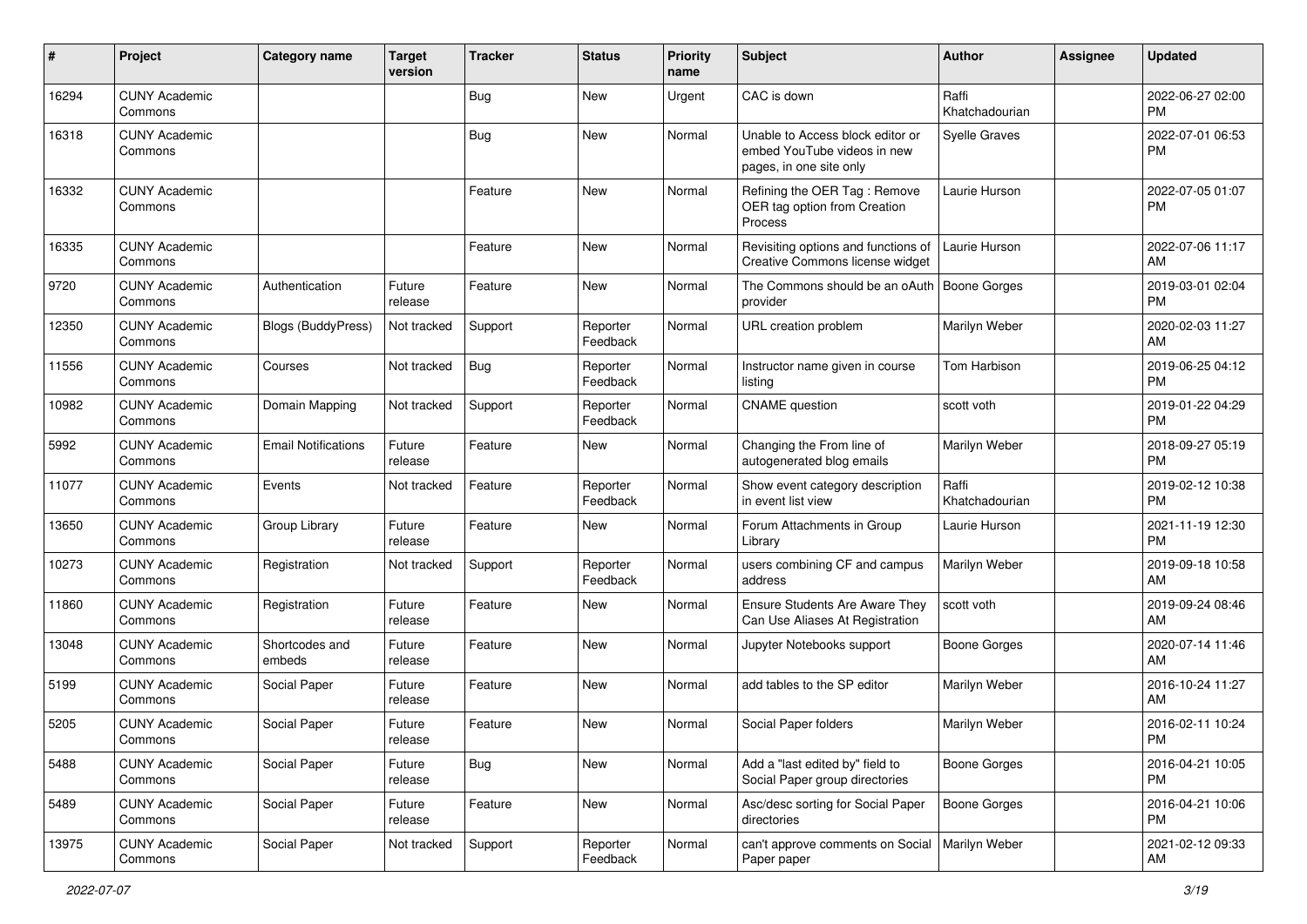| #     | <b>Project</b>                  | <b>Category name</b>     | <b>Target</b><br>version | <b>Tracker</b> | <b>Status</b>        | <b>Priority</b><br>name | <b>Subject</b>                                                                                               | Author                  | <b>Assignee</b> | <b>Updated</b>                |
|-------|---------------------------------|--------------------------|--------------------------|----------------|----------------------|-------------------------|--------------------------------------------------------------------------------------------------------------|-------------------------|-----------------|-------------------------------|
| 6332  | <b>CUNY Academic</b><br>Commons | WordPress (misc)         | Future<br>release        | Feature        | <b>New</b>           | Normal                  | Allow uploaded files to be marked<br>as private in an ad hoc way                                             | Boone Gorges            |                 | 2016-10-17 11:41<br><b>PM</b> |
| 6755  | <b>CUNY Academic</b><br>Commons | WordPress (misc)         | Future<br>release        | Bug            | <b>New</b>           | Normal                  | <b>Cannot Deactivate Plugin</b>                                                                              | Laura Kane              |                 | 2016-11-16 01:12<br><b>PM</b> |
| 10380 | <b>CUNY Academic</b><br>Commons | WordPress (misc)         | Future<br>release        | Feature        | In Progress          | Normal                  | Remove blacklisted plugins                                                                                   | Boone Gorges            |                 | 2022-04-26 12:00<br><b>PM</b> |
| 11024 | <b>CUNY Academic</b><br>Commons | WordPress (misc)         | Future<br>release        | Bug            | <b>New</b>           | Normal                  | Subsites should not show "you<br>should update your .htaccess<br>now" notice after permalink setting<br>save | Boone Gorges            |                 | 2019-01-28 01:35<br><b>PM</b> |
| 11843 | <b>CUNY Academic</b><br>Commons | WordPress (misc)         | Future<br>release        | Design/UX      | <b>New</b>           | Normal                  | Tweaking the Gutenberg Editor<br>Interface                                                                   | Laurie Hurson           |                 | 2022-04-26 12:00<br><b>PM</b> |
| 14074 | <b>CUNY Academic</b><br>Commons | WordPress (misc)         | Not tracked              | Support        | Reporter<br>Feedback | Normal                  | page password protection problem                                                                             | Marilyn Weber           |                 | 2021-03-02 11:03<br>AM        |
| 16255 | <b>CUNY Academic</b><br>Commons | WordPress (misc)         |                          | <b>Bug</b>     | <b>New</b>           | Normal                  | Need to define 'MULTISITE'<br>constant in wp-config.php                                                      | Raymond Hoh             |                 | 2022-06-19 09:31<br>AM        |
| 364   | <b>CUNY Academic</b><br>Commons | <b>WordPress Plugins</b> | Future<br>release        | Feature        | <b>New</b>           | Normal                  | <b>Bulletin Board</b>                                                                                        | <b>Matt Gold</b>        |                 | 2015-01-05 08:50<br><b>PM</b> |
| 6356  | <b>CUNY Academic</b><br>Commons | <b>WordPress Plugins</b> | Future<br>release        | <b>Bug</b>     | Reporter<br>Feedback | Low                     | Should Subscribe2 be<br>deprecated?                                                                          | <b>Luke Waltzer</b>     |                 | 2017-03-20 12:20<br><b>PM</b> |
| 11120 | <b>CUNY Academic</b><br>Commons | <b>WordPress Plugins</b> | Not tracked              | <b>Bug</b>     | Reporter<br>Feedback | Normal                  | Events Manager Events Not<br>Showing Up                                                                      | Mark Webb               |                 | 2019-02-27 04:10<br><b>PM</b> |
| 11415 | <b>CUNY Academic</b><br>Commons | <b>WordPress Plugins</b> | Not tracked              | Bug            | Reporter<br>Feedback | Normal                  | Blog Subscriptions in Jetpack                                                                                | Laurie Hurson           |                 | 2019-05-14 10:34<br>AM        |
| 11788 | <b>CUNY Academic</b><br>Commons | <b>WordPress Plugins</b> | Future<br>release        | Support        | Reporter<br>Feedback | Normal                  | Plugin Request - Browse Aloud                                                                                | scott voth              |                 | 2019-09-24 08:42<br>AM        |
| 12573 | <b>CUNY Academic</b><br>Commons | <b>WordPress Plugins</b> | Future<br>release        | Bug            | <b>New</b>           | Normal                  | <b>CommentPress Core Issues</b>                                                                              | scott voth              |                 | 2020-03-24 04:32<br>PM        |
| 16314 | <b>CUNY Academic</b><br>Commons | <b>WordPress Plugins</b> |                          | Feature        | <b>New</b>           | Normal                  | Install Multicollab plug-in?                                                                                 | Raffi<br>Khatchadourian |                 | 2022-06-29 03:44<br><b>PM</b> |
| 10769 | <b>CUNY Academic</b><br>Commons | <b>WordPress Themes</b>  | Not tracked              | <b>Bug</b>     | Reporter<br>Feedback | Normal                  | 2011 Theme Sidebar                                                                                           | Mark Webb               |                 | 2018-12-04 04:09<br><b>PM</b> |
| 12360 | <b>CUNY Academic</b><br>Commons | <b>WordPress Themes</b>  | Not tracked              | <b>Bug</b>     | Reporter<br>Feedback | Normal                  | site just says "DANTE We are<br>currently in maintenance mode,<br>please check back shortly."                | Marilyn Weber           |                 | 2020-02-04 12:13<br><b>PM</b> |
| 14911 | <b>CUNY Academic</b><br>Commons | <b>WordPress Themes</b>  | Not tracked              | Support        | <b>New</b>           | Normal                  | Twentytwentyone theme                                                                                        | Marilyn Weber           |                 | 2021-10-28 10:37<br>AM        |
| 2576  | <b>NYCDH Community</b><br>Site  |                          |                          | <b>Bug</b>     | Hold                 | Low                     | Test Next Button in Javascript<br><b>Tutorial Under Activities</b>                                           | <b>Mark Newton</b>      | Alex Gil        | 2013-05-18 02:55<br><b>PM</b> |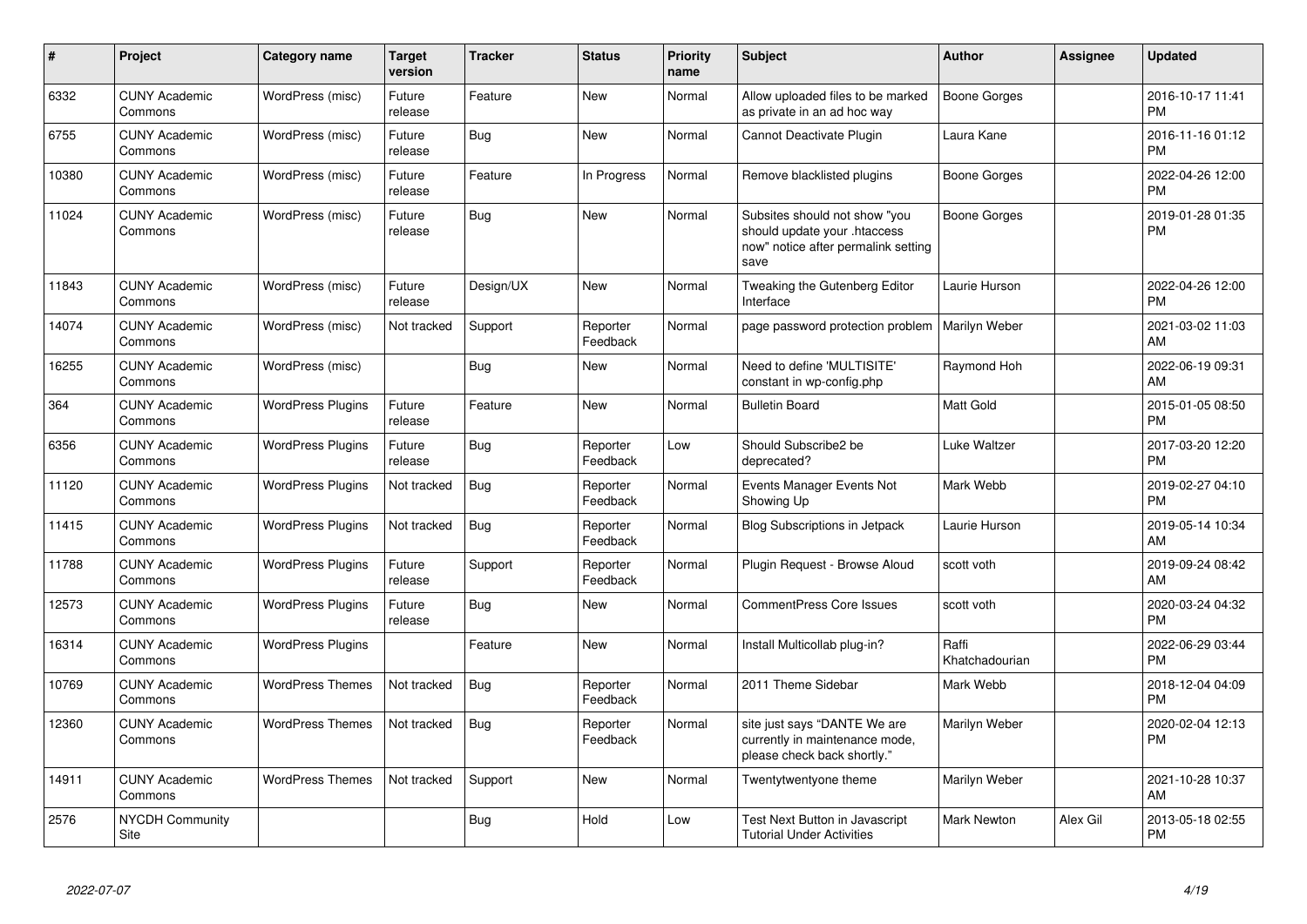| $\#$  | Project                         | <b>Category name</b>      | <b>Target</b><br>version | <b>Tracker</b> | <b>Status</b>        | <b>Priority</b><br>name | <b>Subject</b>                                                                            | Author              | <b>Assignee</b>   | <b>Updated</b>                |
|-------|---------------------------------|---------------------------|--------------------------|----------------|----------------------|-------------------------|-------------------------------------------------------------------------------------------|---------------------|-------------------|-------------------------------|
| 2577  | <b>NYCDH Community</b><br>Site  |                           |                          | Feature        | Assigned             | Low                     | Investigate Potential to Add Links<br>to the Forum                                        | <b>Mark Newton</b>  | Alex Gil          | 2013-05-16 09:40<br>PM        |
| 11968 | JustPublics@365<br>MediaCamp    |                           |                          | Feature        | New                  | Normal                  | Nanoscience Retractable Display<br>Unit                                                   | Donald Cherry       | Bonnie<br>Eissner | 2021-02-19 08:50<br>AM        |
| 2618  | <b>NYCDH Community</b><br>Site  |                           |                          | <b>Bug</b>     | Assigned             | Low                     | Mark blogs as spam when created<br>by users marked as spam                                | Matt Gold           | Boone<br>Gorges   | 2013-06-09 11:38<br>PM        |
| 9207  | <b>CUNY Academic</b><br>Commons |                           | Future<br>release        | Support        | Reporter<br>Feedback | Normal                  | display dashboards made in<br>Tableau?                                                    | Marilyn Weber       | Boone<br>Gorges   | 2018-04-10 10:42<br>AM        |
| 10368 | <b>CUNY Academic</b><br>Commons |                           | Future<br>release        | Feature        | Assigned             | Normal                  | Use ORCID data to populate<br>academic profile page                                       | Stephen Francoeu    | Boone<br>Gorges   | 2018-09-25 01:53<br>PM        |
| 10678 | <b>CUNY Academic</b><br>Commons |                           | Not tracked              | <b>Bug</b>     | Reporter<br>Feedback | High                    | Newsletter Plugin Not Sending Out   Mark Webb<br><b>Newsletters</b>                       |                     | Boone<br>Gorges   | 2019-09-16 09:38<br><b>PM</b> |
| 12911 | <b>CUNY Academic</b><br>Commons |                           | Not tracked              | Feature        | New                  | Normal                  | Block access to xmlrpc.php based<br>on User-Agent                                         | <b>Boone Gorges</b> | Boone<br>Gorges   | 2020-06-09 05:12<br>PM        |
| 13949 | <b>CUNY Academic</b><br>Commons |                           | Not tracked              | <b>Bug</b>     | New                  | Normal                  | Continued debugging of runaway<br>MySQL connections                                       | <b>Matt Gold</b>    | Boone<br>Gorges   | 2021-09-14 10:42<br>AM        |
| 14504 | <b>CUNY Academic</b><br>Commons |                           | Not tracked              | Publicity      | Reporter<br>Feedback | Normal                  | Adding showcases to home page<br>menu                                                     | Laurie Hurson       | Boone<br>Gorges   | 2022-01-19 03:26<br><b>PM</b> |
| 15883 | <b>CUNY Academic</b><br>Commons |                           | 2.1.0                    | Feature        | New                  | Normal                  | Release BPGES update                                                                      | Boone Gorges        | Boone<br>Gorges   | 2022-05-26 10:39<br>AM        |
| 16092 | <b>CUNY Academic</b><br>Commons |                           | Future<br>release        | Feature        | Hold                 | Normal                  | Don't show main site in Site<br>search results                                            | Boone Gorges        | Boone<br>Gorges   | 2022-05-17 03:12<br>PM        |
| 16307 | <b>CUNY Academic</b><br>Commons |                           |                          | <b>Bug</b>     | New                  | Normal                  | Add brief messaging to<br>accept/decline group membership<br>requests                     | Matt Gold           | Boone<br>Gorges   | 2022-06-27 06:13<br>PM        |
| 8900  | <b>CUNY Academic</b><br>Commons | Accessibility             | Future<br>release        | Feature        | Assigned             | Normal                  | Look into tools to enforce<br>accessibility in WP environment                             | Matt Gold           | Boone<br>Gorges   | 2022-04-26 11:59<br>AM        |
| 8901  | <b>CUNY Academic</b><br>Commons | Accessibility             | Future<br>release        | Feature        | Assigned             | Normal                  | Theme analysis for accessibility                                                          | <b>Matt Gold</b>    | Boone<br>Gorges   | 2022-04-26 11:59<br>AM        |
| 1460  | <b>CUNY Academic</b><br>Commons | Analytics                 | Future<br>release        | Feature        | Assigned             | Normal                  | Update System Report                                                                      | <b>Brian Foote</b>  | Boone<br>Gorges   | 2015-11-09 06:13<br>PM        |
| 15210 | <b>CUNY Academic</b><br>Commons | Analytics                 | Not tracked              | Design/UX      | New                  | Normal                  | Google Analytics improvements                                                             | Colin McDonald      | Boone<br>Gorges   | 2022-05-24 10:47<br>AM        |
| 7022  | <b>CUNY Academic</b><br>Commons | Announcements             | Future<br>release        | <b>Bug</b>     | New                  | Normal                  | Sitewide announcements should<br>be displayed on, and dismissable<br>from, mapped domains | <b>Boone Gorges</b> | Boone<br>Gorges   | 2018-03-22 10:18<br>AM        |
| 8835  | <b>CUNY Academic</b><br>Commons | <b>Blogs (BuddyPress)</b> | Future<br>release        | Feature        | New                  | Normal                  | Extend cuny is shortlinks to sites                                                        | Luke Waltzer        | Boone<br>Gorges   | 2022-04-26 11:59<br>AM        |
| 8836  | <b>CUNY Academic</b><br>Commons | Blogs (BuddyPress)        | Future<br>release        | Feature        | Assigned             | Normal                  | Redesign site launch process                                                              | Matt Gold           | Boone<br>Gorges   | 2019-10-03 02:49<br>PM        |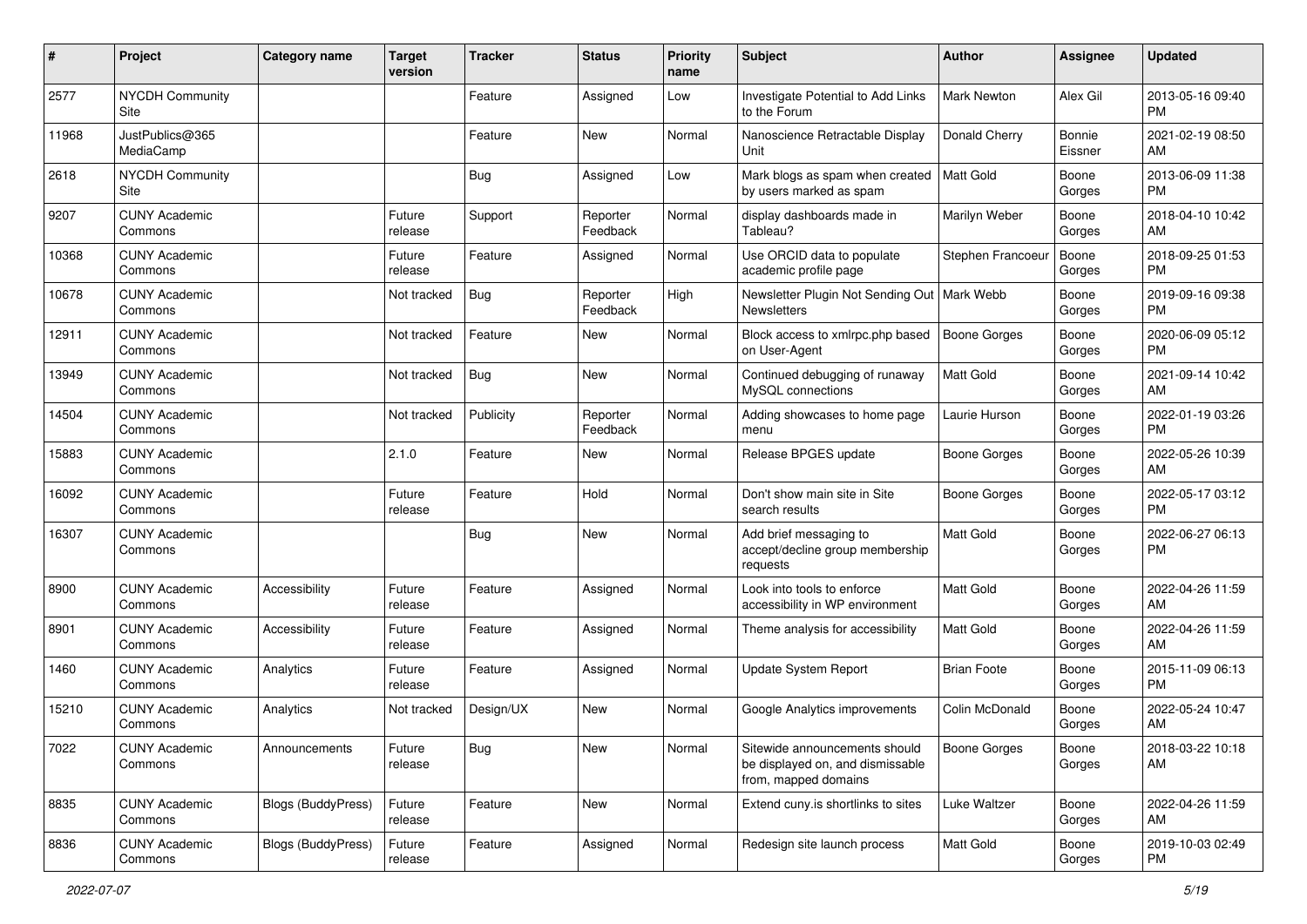| $\pmb{\#}$ | Project                         | <b>Category name</b>   | <b>Target</b><br>version | Tracker    | <b>Status</b> | <b>Priority</b><br>name | <b>Subject</b>                                                       | <b>Author</b>       | Assignee        | <b>Updated</b>                |
|------------|---------------------------------|------------------------|--------------------------|------------|---------------|-------------------------|----------------------------------------------------------------------|---------------------|-----------------|-------------------------------|
| 58         | <b>CUNY Academic</b><br>Commons | BuddyPress (misc)      | Future<br>release        | Feature    | Assigned      | Low                     | Make member search sortable by<br>last name                          | Roberta Brody       | Boone<br>Gorges | 2010-08-26 02:38<br>PM        |
| 377        | <b>CUNY Academic</b><br>Commons | BuddyPress (misc)      | Future<br>release        | Feature    | Assigned      | Normal                  | Like buttons                                                         | Matt Gold           | Boone<br>Gorges | 2010-11-16 05:13<br><b>PM</b> |
| 435        | <b>CUNY Academic</b><br>Commons | BuddyPress (misc)      | Future<br>release        | Feature    | Assigned      | Normal                  | Include Avatar Images in Forum<br><b>Post Notification Emails</b>    | <b>Matt Gold</b>    | Boone<br>Gorges | 2010-12-08 12:40<br><b>PM</b> |
| 500        | <b>CUNY Academic</b><br>Commons | BuddyPress (misc)      | Future<br>release        | Feature    | Assigned      | Normal                  | <b>Export Group Data</b>                                             | <b>Matt Gold</b>    | Boone<br>Gorges | 2010-12-19 12:09<br>PM        |
| 554        | <b>CUNY Academic</b><br>Commons | BuddyPress (misc)      | Future<br>release        | Feature    | Assigned      | Normal                  | Add Trackback notifications to<br>site-wide activity feed            | <b>Matt Gold</b>    | Boone<br>Gorges | 2015-11-09 06:19<br>PM        |
| 599        | <b>CUNY Academic</b><br>Commons | BuddyPress (misc)      | Future<br>release        | Feature    | Assigned      | Normal                  | Consider adding rating plugins for<br><b>BuddyPress/BBPress</b>      | <b>Matt Gold</b>    | Boone<br>Gorges | 2011-08-22 06:50<br><b>PM</b> |
| 635        | <b>CUNY Academic</b><br>Commons | BuddyPress (misc)      | Future<br>release        | Feature    | Assigned      | Normal                  | Big Blue Button -<br>Videoconferencing in Groups and<br><b>Blogs</b> | <b>Matt Gold</b>    | Boone<br>Gorges | 2011-03-14 03:24<br><b>PM</b> |
| 2325       | <b>CUNY Academic</b><br>Commons | BuddyPress (misc)      | Future<br>release        | Feature    | Assigned      | Low                     | Profile should have separate fields<br>for first/last names          | local admin         | Boone<br>Gorges | 2015-11-09 06:09<br><b>PM</b> |
| 519        | <b>CUNY Academic</b><br>Commons | <b>BuddyPress Docs</b> | Future<br>release        | Feature    | Assigned      | Low                     | TOC for individual docs - for new<br>BP "wiki-like" plugin           | scott voth          | Boone<br>Gorges | 2015-11-09 05:54<br><b>PM</b> |
| 618        | <b>CUNY Academic</b><br>Commons | <b>BuddyPress Docs</b> | Future<br>release        | Feature    | Assigned      | Normal                  | <b>BuddyPress Docs: export formats</b>                               | Boone Gorges        | Boone<br>Gorges | 2015-11-09 05:38<br><b>PM</b> |
| 1417       | <b>CUNY Academic</b><br>Commons | <b>BuddyPress Docs</b> | Future<br>release        | Feature    | Assigned      | Low                     | <b>Bulk actions for BuddyPress Docs</b>                              | <b>Boone Gorges</b> | Boone<br>Gorges | 2016-10-17 10:41<br><b>PM</b> |
| 1422       | <b>CUNY Academic</b><br>Commons | <b>BuddyPress Docs</b> | Future<br>release        | Feature    | Assigned      | Normal                  | Make "created Doc" activity icons<br>non-mini                        | Boone Gorges        | Boone<br>Gorges | 2015-11-09 05:48<br><b>PM</b> |
| 1744       | <b>CUNY Academic</b><br>Commons | <b>BuddyPress Docs</b> | Future<br>release        | Feature    | Assigned      | Normal                  | Spreadsheet-style Docs                                               | Boone Gorges        | Boone<br>Gorges | 2015-11-09 06:13<br><b>PM</b> |
| 2523       | <b>CUNY Academic</b><br>Commons | <b>BuddyPress Docs</b> | Future<br>release        | Feature    | Assigned      | Normal                  | Allow Users to Upload Images to<br><b>BP</b> Docs                    | <b>Matt Gold</b>    | Boone<br>Gorges | 2015-11-09 06:14<br><b>PM</b> |
| 6389       | <b>CUNY Academic</b><br>Commons | <b>BuddyPress Docs</b> | Future<br>release        | Feature    | New           | Low                     | Make Discussion Area Visible<br>When Editing a Doc                   | Luke Waltzer        | Boone<br>Gorges | 2016-10-21 04:16<br>PM        |
| 13466      | <b>CUNY Academic</b><br>Commons | Cavalcade              | Future<br>release        | Feature    | <b>New</b>    | Normal                  | Automated cleanup for duplicate<br>Cavalcade tasks                   | Boone Gorges        | Boone<br>Gorges | 2020-10-13 05:24<br>PM        |
| 10226      | <b>CUNY Academic</b><br>Commons | Courses                | Future<br>release        | Feature    | New           | Normal                  | Add "My Courses" to drop down<br>list                                | scott voth          | Boone<br>Gorges | 2021-11-19 12:42<br><b>PM</b> |
| 12438      | <b>CUNY Academic</b><br>Commons | Courses                | Not tracked              | <b>Bug</b> | New           | Normal                  | Site appearing twice                                                 | Laurie Hurson       | Boone<br>Gorges | 2020-02-18 01:34<br>PM        |
| 16199      | <b>CUNY Academic</b><br>Commons | Directories            | 2.0.3                    | <b>Bug</b> | <b>New</b>    | Normal                  | Removed "Semester" Filter from<br><b>Courses Directory</b>           | Laurie Hurson       | Boone<br>Gorges | 2022-06-29 11:32<br>AM        |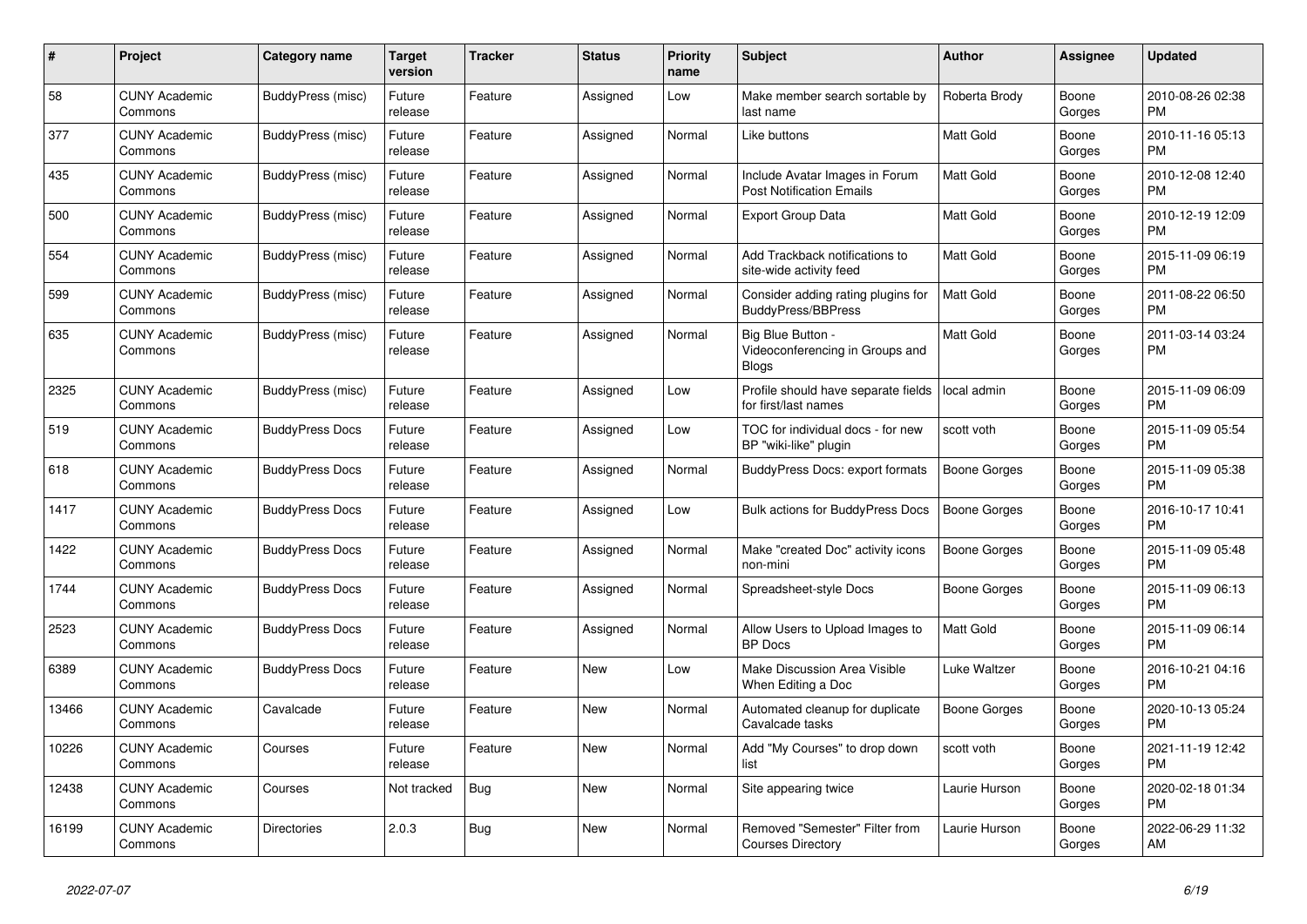| #     | <b>Project</b>                  | <b>Category name</b>       | <b>Target</b><br>version | <b>Tracker</b> | <b>Status</b>        | <b>Priority</b><br>name | <b>Subject</b>                                                                      | <b>Author</b>       | Assignee        | <b>Updated</b>                |
|-------|---------------------------------|----------------------------|--------------------------|----------------|----------------------|-------------------------|-------------------------------------------------------------------------------------|---------------------|-----------------|-------------------------------|
| 1165  | <b>CUNY Academic</b><br>Commons | <b>Email Invitations</b>   | Future<br>release        | Feature        | Assigned             | Low                     | Allow saved lists of invitees under<br>Send Invites                                 | Boone Gorges        | Boone<br>Gorges | 2015-11-09 06:03<br><b>PM</b> |
| 1166  | <b>CUNY Academic</b><br>Commons | <b>Email Invitations</b>   | Future<br>release        | Feature        | <b>New</b>           | Low                     | Better organizational tools for Sent   Boone Gorges<br>Invites                      |                     | Boone<br>Gorges | 2015-11-09 06:02<br><b>PM</b> |
| 1167  | <b>CUNY Academic</b><br>Commons | <b>Email Invitations</b>   | Future<br>release        | Feature        | <b>New</b>           | Low                     | Allow email invitations to be resent                                                | <b>Boone Gorges</b> | Boone<br>Gorges | 2015-11-12 12:53<br>AM        |
| 9979  | <b>CUNY Academic</b><br>Commons | <b>Email Notifications</b> | Not tracked              | <b>Bug</b>     | Reporter<br>Feedback | Normal                  | Reports of slow email activation<br>emails                                          | Matt Gold           | Boone<br>Gorges | 2018-08-29 09:40<br><b>PM</b> |
| 12042 | <b>CUNY Academic</b><br>Commons | <b>Email Notifications</b> | Future<br>release        | Feature        | <b>New</b>           | Normal                  | Improved error logging for BPGES<br>send queue                                      | <b>Boone Gorges</b> | Boone<br>Gorges | 2021-11-19 12:25<br><b>PM</b> |
| 15604 | <b>CUNY Academic</b><br>Commons | <b>Email Notifications</b> | Future<br>release        | Feature        | Assigned             | Normal                  | Restructure Commons Group<br>Digest Email Messages                                  | Matt Gold           | Boone<br>Gorges | 2022-05-26 10:45<br>AM        |
| 3475  | <b>CUNY Academic</b><br>Commons | Events                     | Future<br>release        | Feature        | Assigned             | Normal                  | Request to add plugin to<br>streamline room<br>booking/appointment booking          | Naomi Barrettara    | Boone<br>Gorges | 2014-12-01 05:14<br><b>PM</b> |
| 4053  | <b>CUNY Academic</b><br>Commons | Events                     | Future<br>release        | Feature        | Assigned             | Normal                  | Create new tab for past events                                                      | Matt Gold           | Boone<br>Gorges | 2015-05-12 02:10<br><b>PM</b> |
| 4238  | <b>CUNY Academic</b><br>Commons | Events                     | Future<br>release        | Feature        | Assigned             | Normal                  | Copy Events to Other Groups?                                                        | Matt Gold           | Boone<br>Gorges | 2015-07-02 10:08<br>AM        |
| 4481  | <b>CUNY Academic</b><br>Commons | Events                     | Future<br>release        | Feature        | <b>New</b>           | Normal                  | Group admins/mods should have<br>the ability to unlink an event from<br>the group   | Boone Gorges        | Boone<br>Gorges | 2017-04-24 03:53<br><b>PM</b> |
| 4592  | <b>CUNY Academic</b><br>Commons | Events                     | Future<br>release        | Design/UX      | <b>New</b>           | Normal                  | Event Creation - Venue Dropdown<br>Slow                                             | Samantha Raddatz    | Boone<br>Gorges | 2015-09-14 04:56<br><b>PM</b> |
| 4903  | <b>CUNY Academic</b><br>Commons | Events                     | Future<br>release        | Design/UX      | Assigned             | Normal                  | Improving visual appearance of<br>event calendars                                   | Matt Gold           | Boone<br>Gorges | 2016-10-13 11:51<br>AM        |
| 5696  | <b>CUNY Academic</b><br>Commons | Events                     | Future<br>release        | Feature        | Assigned             | Normal                  | Events Calendar - display options<br>calendar aggregation                           | Matt Gold           | Boone<br>Gorges | 2016-10-13 11:44<br>AM        |
| 11531 | <b>CUNY Academic</b><br>Commons | Events                     | Future<br>release        | Feature        | New                  | Normal                  | Main Events calendar should<br>include non-public events that user<br>has access to | scott voth          | Boone<br>Gorges | 2019-06-11 10:00<br>AM        |
| 3580  | <b>CUNY Academic</b><br>Commons | Group Blogs                | Future<br>release        | Feature        | <b>New</b>           | Normal                  | Multiple blogs per group                                                            | Boone Gorges        | Boone<br>Gorges | 2018-02-20 02:02<br><b>PM</b> |
| 8756  | <b>CUNY Academic</b><br>Commons | Group Blogs                | Future<br>release        | Feature        | Hold                 | Normal                  | Connect multiple blogs to one<br>group?                                             | <b>Matt Gold</b>    | Boone<br>Gorges | 2017-09-30 10:42<br>AM        |
| 3080  | <b>CUNY Academic</b><br>Commons | Group Files                | Future<br>release        | Feature        | Assigned             | Low                     | Create a system to keep track of<br>file changes                                    | Matt Gold           | Boone<br>Gorges | 2014-02-26 10:04<br>PM        |
| 12091 | <b>CUNY Academic</b><br>Commons | <b>Group Files</b>         | Future<br>release        | Feature        | New                  | Normal                  | Improved pre-upload file validation<br>for bp-group-documents                       | Boone Gorges        | Boone<br>Gorges | 2019-11-14 01:21<br><b>PM</b> |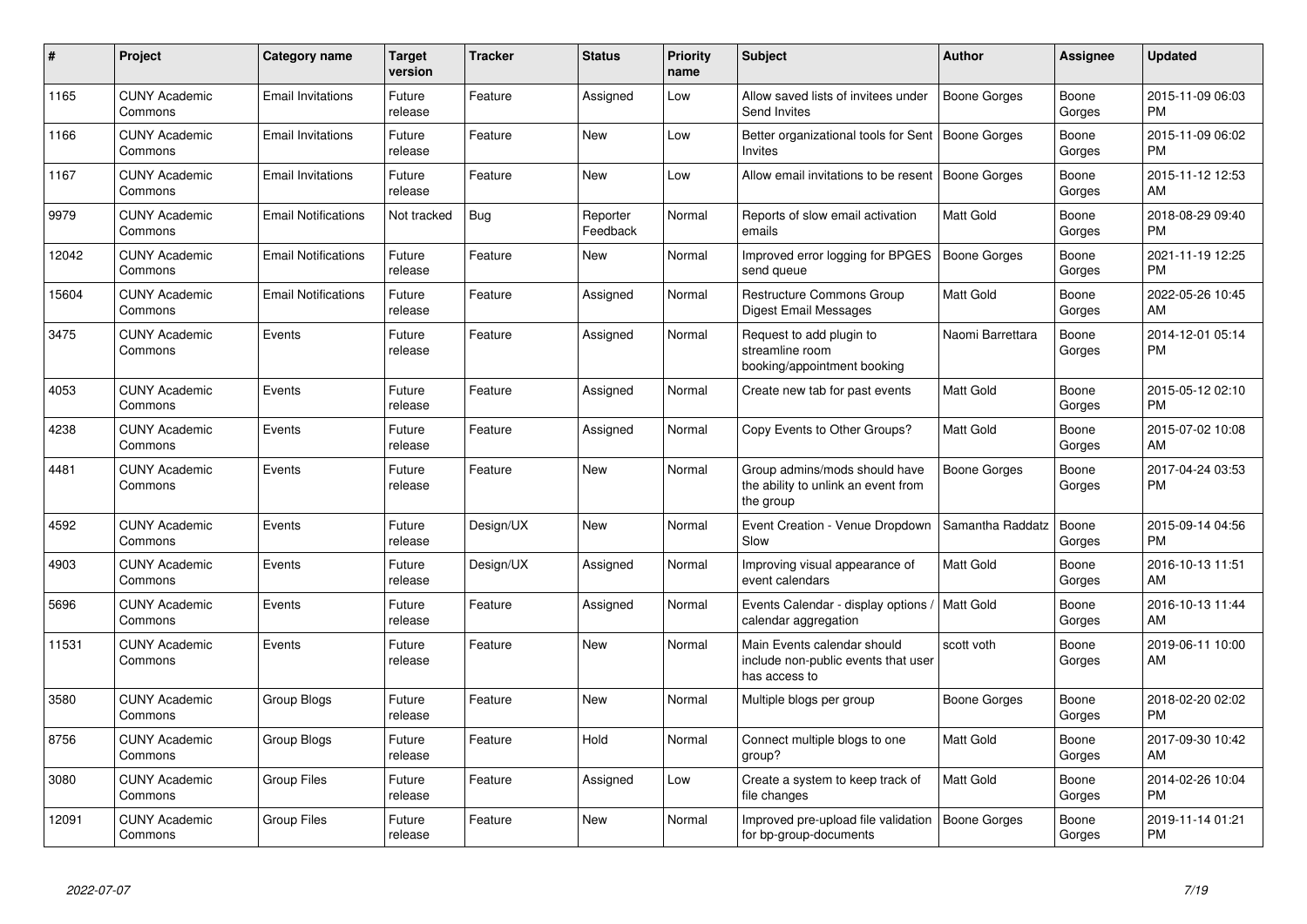| #     | Project                         | <b>Category name</b>           | <b>Target</b><br>version | <b>Tracker</b> | <b>Status</b>        | <b>Priority</b><br>name | <b>Subject</b>                                                                             | Author                  | <b>Assignee</b> | <b>Updated</b>                |
|-------|---------------------------------|--------------------------------|--------------------------|----------------|----------------------|-------------------------|--------------------------------------------------------------------------------------------|-------------------------|-----------------|-------------------------------|
| 585   | <b>CUNY Academic</b><br>Commons | Group Forums                   | Future<br>release        | Feature        | Assigned             | Normal                  | Merge Forum Topics                                                                         | Sarah Morgano           | Boone<br>Gorges | 2011-07-06 04:11<br><b>PM</b> |
| 3193  | <b>CUNY Academic</b><br>Commons | Group Forums                   | Future<br>release        | Feature        | Assigned             | Normal                  | bbPress 2.x dynamic roles and<br><b>RBE</b>                                                | <b>Boone Gorges</b>     | Boone<br>Gorges | 2014-09-30 01:30<br><b>PM</b> |
| 2610  | <b>CUNY Academic</b><br>Commons | Group Invitations              | Future<br>release        | Feature        | Assigned             | Low                     | Request: Custom invitation<br>message to group invites                                     | local admin             | Boone<br>Gorges | 2015-11-09 06:13<br><b>PM</b> |
| 3308  | <b>CUNY Academic</b><br>Commons | Group Invitations              | Future<br>release        | Feature        | Assigned             | Normal                  | Allow members to rescind group<br>invitations                                              | Matt Gold               | Boone<br>Gorges | 2015-04-01 08:53<br><b>PM</b> |
| 3419  | <b>CUNY Academic</b><br>Commons | Group Invitations              | 1.6.14                   | <b>Bug</b>     | Testing<br>Required  | Normal                  | Neatening the display of<br>messages on group requests                                     | Matt Gold               | Boone<br>Gorges | 2014-09-01 09:29<br><b>PM</b> |
| 13370 | <b>CUNY Academic</b><br>Commons | Group Library                  | Future<br>release        | Feature        | New                  | Normal                  | Library bulk deletion and folder<br>editing                                                | Colin McDonald          | Boone<br>Gorges | 2020-10-13 10:41<br>AM        |
| 14309 | <b>CUNY Academic</b><br>Commons | Group Library                  | Future<br>release        | Feature        | New                  | Normal                  | Better handling of<br>bp_group_document file download<br>attempts when file is not present | Boone Gorges            | Boone<br>Gorges | 2021-11-19 12:28<br><b>PM</b> |
| 1888  | <b>CUNY Academic</b><br>Commons | Home Page                      | Future<br>release        | Feature        | Assigned             | Normal                  | Refactor BP MPO Activity Filter to<br>support proper pagination                            | Sarah Morgano           | Boone<br>Gorges | 2014-05-01 07:11<br><b>PM</b> |
| 4980  | <b>CUNY Academic</b><br>Commons | Home Page                      | Future<br>release        | Feature        | Assigned             | Normal                  | CAC Featured Content -- Adding<br>Randomization                                            | Matt Gold               | Boone<br>Gorges | 2016-12-12 03:01<br><b>PM</b> |
| 3230  | <b>CUNY Academic</b><br>Commons | Internal Tools and<br>Workflow | Not tracked              | Feature        | Assigned             | High                    | Scripts for quicker<br>provisioning/updating of<br>development environments                | <b>Boone Gorges</b>     | Boone<br>Gorges | 2016-01-26 04:54<br><b>PM</b> |
| 5234  | <b>CUNY Academic</b><br>Commons | Membership                     | Future<br>release        | Feature        | Assigned             | Normal                  | Write Unconfirmed patch for WP                                                             | <b>Boone Gorges</b>     | Boone<br>Gorges | 2016-10-24 11:18<br>AM        |
| 9895  | <b>CUNY Academic</b><br>Commons | Onboarding                     | Future<br>release        | Feature        | Assigned             | Normal                  | Add "Accept Invitation"<br>link/button/function to Group<br>and/or Site invitation emails? | Luke Waltzer            | Boone<br>Gorges | 2018-06-07 12:42<br><b>PM</b> |
| 10794 | <b>CUNY Academic</b><br>Commons | Performance                    | Not tracked              | <b>Bug</b>     | New                  | Normal                  | Memcached connection<br>occasionally breaks                                                | <b>Boone Gorges</b>     | Boone<br>Gorges | 2018-12-06 03:30<br><b>PM</b> |
| 14908 | <b>CUNY Academic</b><br>Commons | Performance                    |                          | <b>Bug</b>     | <b>New</b>           | Normal                  | Stale object cache on cdev                                                                 | Raymond Hoh             | Boone<br>Gorges | 2021-12-07 09:45<br>AM        |
| 15242 | <b>CUNY Academic</b><br>Commons | Performance                    | Not tracked              | <b>Bug</b>     | Reporter<br>Feedback | Normal                  | Slugist site                                                                               | Raffi<br>Khatchadourian | Boone<br>Gorges | 2022-02-07 11:14<br>AM        |
| 2013  | <b>CUNY Academic</b><br>Commons | Public Portfolio               | Future<br>release        | Feature        | Assigned             | Low                     | Have Profile Privacy Options show   Matt Gold<br>up only for filled-in fields              |                         | Boone<br>Gorges | 2015-11-09 06:09<br><b>PM</b> |
| 2753  | <b>CUNY Academic</b><br>Commons | <b>Public Portfolio</b>        | Future<br>release        | Feature        | New                  | Normal                  | Create actual actual tagification in<br>academic interests and other fields                | Micki Kaufman           | Boone<br>Gorges | 2015-01-05 08:52<br><b>PM</b> |
| 3042  | <b>CUNY Academic</b><br>Commons | <b>Public Portfolio</b>        | Future<br>release        | Feature        | Assigned             | Normal                  | Browsing member interests                                                                  | Matt Gold               | Boone<br>Gorges | 2015-03-21 09:04<br><b>PM</b> |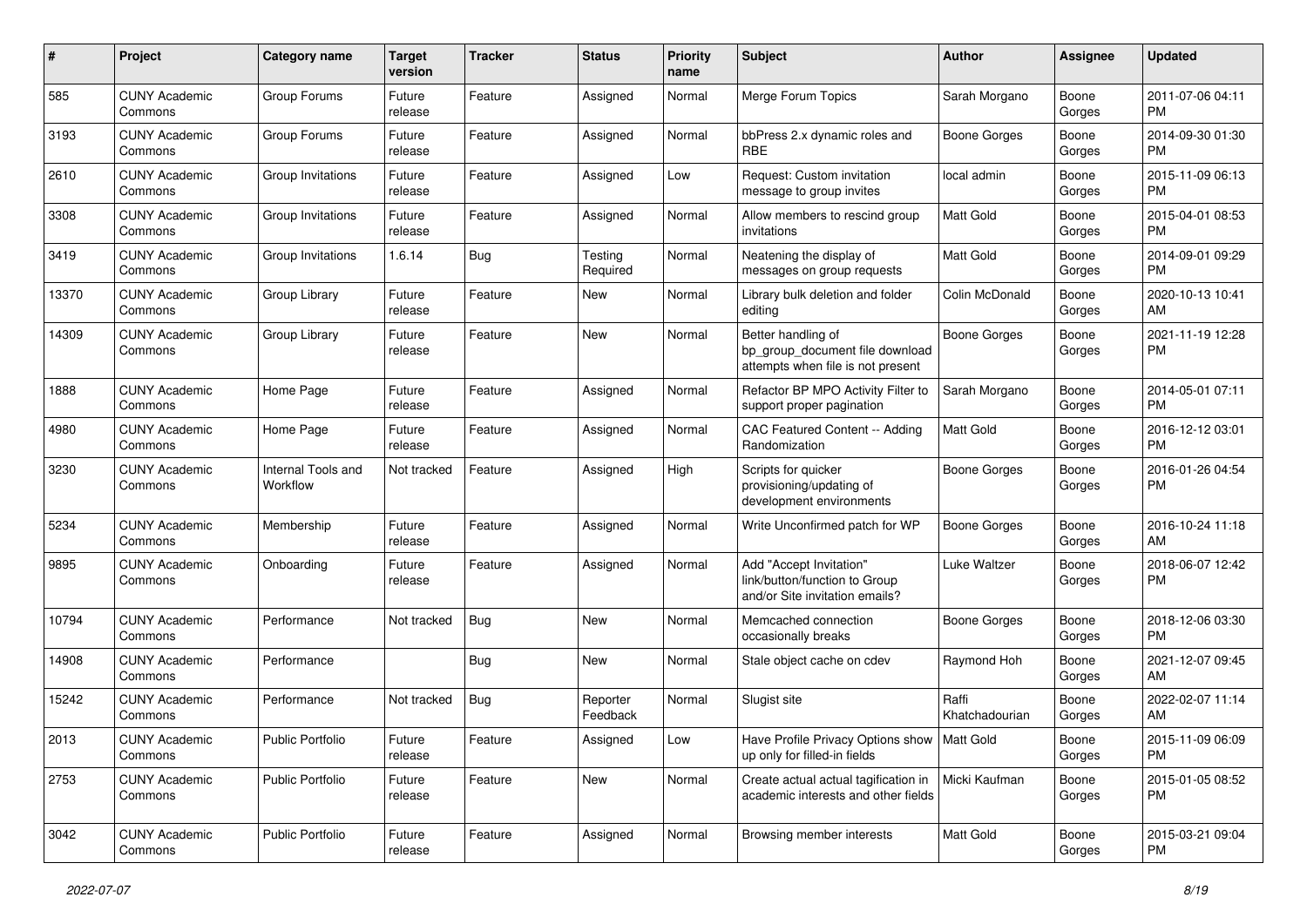| #     | <b>Project</b>                  | <b>Category name</b>    | <b>Target</b><br>version | <b>Tracker</b> | <b>Status</b>        | <b>Priority</b><br>name | Subject                                                                                         | Author                  | Assignee        | <b>Updated</b>                |
|-------|---------------------------------|-------------------------|--------------------------|----------------|----------------------|-------------------------|-------------------------------------------------------------------------------------------------|-------------------------|-----------------|-------------------------------|
| 3048  | <b>CUNY Academic</b><br>Commons | <b>Public Portfolio</b> | Future<br>release        | Feature        | <b>New</b>           | Low                     | Images for rich text profile fields                                                             | <b>Boone Gorges</b>     | Boone<br>Gorges | 2014-02-19 12:56<br><b>PM</b> |
| 3220  | <b>CUNY Academic</b><br>Commons | Public Portfolio        | Future<br>release        | Feature        | Assigned             | Normal                  | Add indent/outdent option to<br>Formatting Buttons on Profile<br>Page                           | <b>Matt Gold</b>        | Boone<br>Gorges | 2014-05-21 10:39<br><b>PM</b> |
| 3768  | <b>CUNY Academic</b><br>Commons | <b>Public Portfolio</b> | Future<br>release        | Feature        | Assigned             | Normal                  | Institutions/Past positions on<br>public portfolios                                             | <b>Matt Gold</b>        | Boone<br>Gorges | 2018-04-23 10:44<br>AM        |
| 11496 | <b>CUNY Academic</b><br>Commons | <b>Public Portfolio</b> | 1.15.2                   | Support        | New                  | Normal                  | Replace Twitter Icon on Member<br>Portfolio page                                                | scott voth              | Boone<br>Gorges | 2019-06-06 01:03<br><b>PM</b> |
| 14184 | <b>CUNY Academic</b><br>Commons | <b>Public Portfolio</b> | Future<br>release        | Feature        | New                  | Normal                  | Centralized mechanism for storing<br>Campus affiliations                                        | <b>Boone Gorges</b>     | Boone<br>Gorges | 2022-01-04 11:35<br>AM        |
| 6014  | <b>CUNY Academic</b><br>Commons | Publicity               | Future<br>release        | Publicity      | Reporter<br>Feedback | Normal                  | Google search listing                                                                           | <b>Matt Gold</b>        | Boone<br>Gorges | 2016-09-21 03:48<br><b>PM</b> |
| 11945 | <b>CUNY Academic</b><br>Commons | Reckoning               | Future<br>release        | Feature        | Reporter<br>Feedback | Normal                  | Add Comments bubble to<br>Reckoning views                                                       | Boone Gorges            | Boone<br>Gorges | 2019-11-12 05:14<br><b>PM</b> |
| 3615  | <b>CUNY Academic</b><br>Commons | Redmine                 | Not tracked              | Feature        | <b>New</b>           | Low                     | Create Redmine issues via email                                                                 | Dominic Giglio          | Boone<br>Gorges | 2017-11-16 11:36<br>AM        |
| 3002  | <b>CUNY Academic</b><br>Commons | Search                  | Future<br>release        | Feature        | Assigned             | Normal                  | Overhaul CAC search by using<br>external search appliance                                       | Boone Gorges            | Boone<br>Gorges | 2020-07-15 03:05<br><b>PM</b> |
| 5052  | <b>CUNY Academic</b><br>Commons | Social Paper            | Future<br>release        | Feature        | <b>New</b>           | Low                     | Sentence by sentence or line by<br>line comments (SP suggestion #3)                             | Marilyn Weber           | Boone<br>Gorges | 2016-02-11 10:24<br><b>PM</b> |
| 5182  | <b>CUNY Academic</b><br>Commons | Social Paper            | Future<br>release        | Design/UX      | New                  | Normal                  | "Publishing" a private paper on<br>social paper?                                                | Raffi<br>Khatchadourian | Boone<br>Gorges | 2016-10-13 04:12<br><b>PM</b> |
| 7663  | <b>CUNY Academic</b><br>Commons | Social Paper            | Future<br>release        | Bug            | New                  | Normal                  | Social Paper notifications not<br>formatted correctly on secondary<br>sites                     | Boone Gorges            | Boone<br>Gorges | 2018-04-16 03:52<br><b>PM</b> |
| 7981  | <b>CUNY Academic</b><br>Commons | Social Paper            | Future<br>release        | Bug            | <b>New</b>           | Normal                  | Social Paper comments should not<br>go to spam                                                  | Luke Waltzer            | Boone<br>Gorges | 2018-04-16 03:52<br><b>PM</b> |
| 8675  | <b>CUNY Academic</b><br>Commons | User Onboarding         | Future<br>release        | <b>Bug</b>     | Reporter<br>Feedback | Low                     | Add new User search screen calls<br>for the input of email address but<br>doesn't work with one | Paul Hebert             | Boone<br>Gorges | 2017-10-11 11:17<br>AM        |
| 9941  | <b>CUNY Academic</b><br>Commons | Wiki                    | Not tracked              | Support        | Assigned             | Normal                  | Wiki functionality                                                                              | <b>Matt Gold</b>        | Boone<br>Gorges | 2018-06-26 10:57<br>AM        |
| 11386 | <b>CUNY Academic</b><br>Commons | WordPress - Media       | Not tracked              | Support        | Reporter<br>Feedback | Normal                  | disappearing images                                                                             | scott voth              | Boone<br>Gorges | 2019-05-14 10:32<br>AM        |
| 11449 | <b>CUNY Academic</b><br>Commons | WordPress - Media       | Not tracked              | Support        | Reporter<br>Feedback | Normal                  | Cloning Media Library for JITP<br>from Staging to Production Site                               | Patrick DeDauw          | Boone<br>Gorges | 2019-05-13 12:00<br><b>PM</b> |
| 14483 | <b>CUNY Academic</b><br>Commons | WordPress - Media       | Not tracked              | <b>Bug</b>     | Reporter<br>Feedback | Normal                  | Wordpress PDF Embed Stopped<br>Working after JITP Media Clone                                   | <b>Patrick DeDauw</b>   | Boone<br>Gorges | 2021-05-20 01:51<br><b>PM</b> |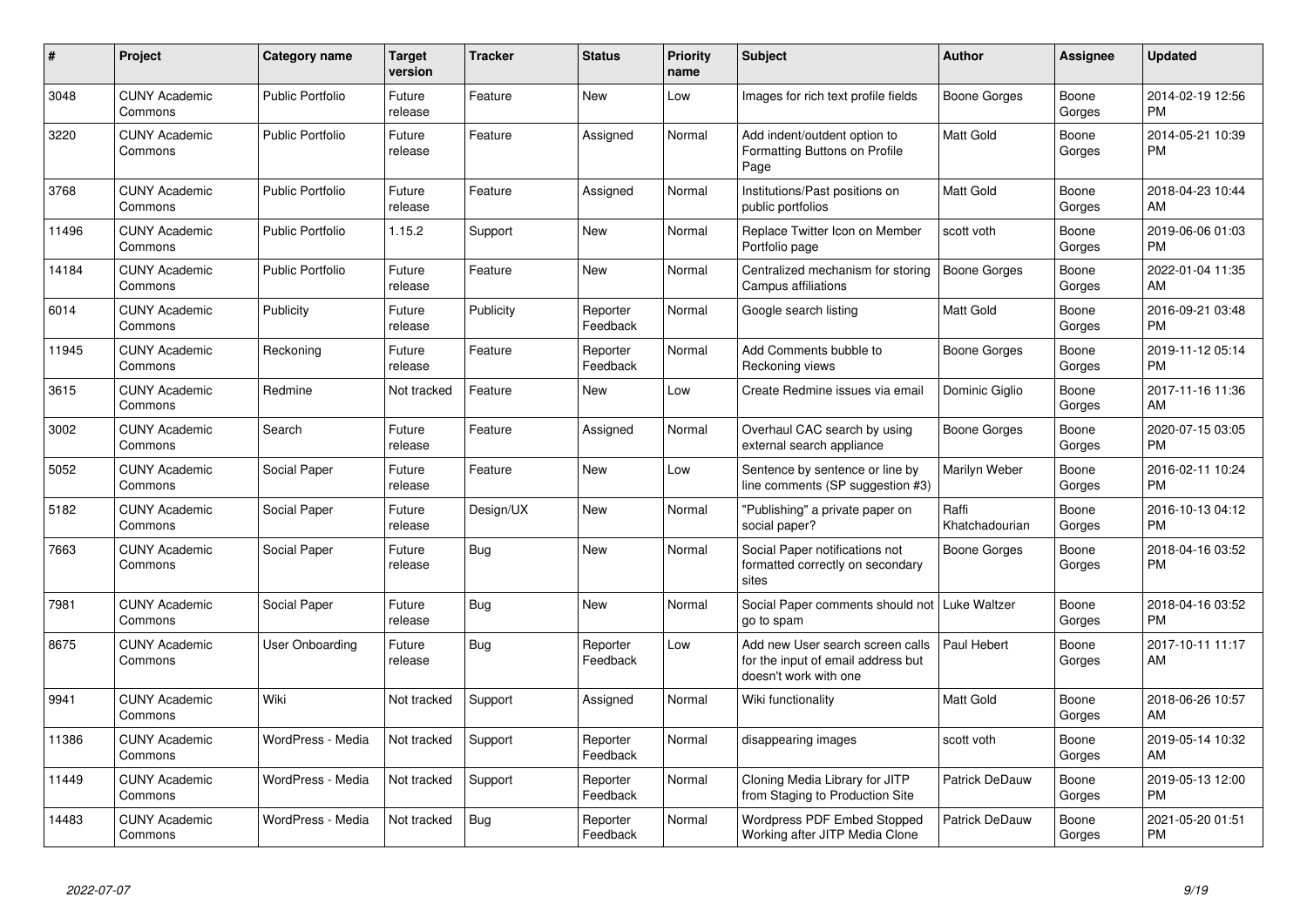| #     | Project                         | <b>Category name</b>     | <b>Target</b><br>version | Tracker    | <b>Status</b>        | <b>Priority</b><br>name | <b>Subject</b>                                                     | <b>Author</b>       | Assignee           | <b>Updated</b>                |
|-------|---------------------------------|--------------------------|--------------------------|------------|----------------------|-------------------------|--------------------------------------------------------------------|---------------------|--------------------|-------------------------------|
| 287   | <b>CUNY Academic</b><br>Commons | WordPress (misc)         | Future<br>release        | Feature    | Assigned             | Normal                  | Create troubleshooting tool for<br>account sign-up                 | <b>Matt Gold</b>    | Boone<br>Gorges    | 2015-11-09 06:17<br><b>PM</b> |
| 1508  | <b>CUNY Academic</b><br>Commons | WordPress (misc)         | Future<br>release        | Feature    | Assigned             | Normal                  | Share login cookies across<br>mapped domains                       | Boone Gorges        | Boone<br>Gorges    | 2012-07-02 12:12<br><b>PM</b> |
| 3759  | <b>CUNY Academic</b><br>Commons | WordPress (misc)         | Future<br>release        | Feature    | Assigned             | Normal                  | Review Interface for Adding Users<br>to Blogs                      | <b>Matt Gold</b>    | Boone<br>Gorges    | 2015-03-24 05:52<br><b>PM</b> |
| 10040 | <b>CUNY Academic</b><br>Commons | WordPress (misc)         | Not tracked              | <b>Bug</b> | Reporter<br>Feedback | Normal                  | User doesn't see full list of themes                               | <b>Matt Gold</b>    | Boone<br>Gorges    | 2018-07-25 10:12<br>AM        |
| 13835 | <b>CUNY Academic</b><br>Commons | WordPress (misc)         | Future<br>release        | Feature    | <b>New</b>           | Normal                  | Allow OneSearch widget to have<br>'CUNY' as campus                 | <b>Boone Gorges</b> | Boone<br>Gorges    | 2021-11-19 12:39<br><b>PM</b> |
| 14113 | <b>CUNY Academic</b><br>Commons | WordPress (misc)         | Future<br>release        | Bug        | Hold                 | Normal                  | Block Editor Not Working on this<br>page - Json error              | scott voth          | Boone<br>Gorges    | 2021-03-05 11:01<br>AM        |
| 15767 | <b>CUNY Academic</b><br>Commons | WordPress (misc)         |                          | Support    | <b>New</b>           | Normal                  | Site loading slowly                                                | scott voth          | Boone<br>Gorges    | 2022-04-04 08:56<br>PM        |
| 658   | <b>CUNY Academic</b><br>Commons | <b>WordPress Plugins</b> | Future<br>release        | Feature    | Assigned             | Normal                  | Rebulid Sitewide Tag Suggestion                                    | <b>Matt Gold</b>    | Boone<br>Gorges    | 2015-01-05 08:47<br><b>PM</b> |
| 1562  | <b>CUNY Academic</b><br>Commons | <b>WordPress Plugins</b> | Future<br>release        | Feature    | Assigned             | Low                     | Play with NYT Collaborative<br><b>Authoring Tool</b>               | Matt Gold           | Boone<br>Gorges    | 2015-01-05 08:47<br><b>PM</b> |
| 2223  | <b>CUNY Academic</b><br>Commons | <b>WordPress Plugins</b> | Future<br>release        | Feature    | Assigned             | Low                     | Add Participad to the CUNY<br><b>Academic Commons</b>              | Matt Gold           | Boone<br>Gorges    | 2014-09-17 10:03<br><b>PM</b> |
| 9211  | <b>CUNY Academic</b><br>Commons | <b>WordPress Plugins</b> | Future<br>release        | Support    | Reporter<br>Feedback | Normal                  | Auto-Role Setting in Forum Plugin<br><b>Causing Some Confusion</b> | Luke Waltzer        | Boone<br>Gorges    | 2018-03-13 11:44<br>AM        |
| 9289  | <b>CUNY Academic</b><br>Commons | <b>WordPress Plugins</b> | Future<br>release        | <b>Bug</b> | Reporter<br>Feedback | Normal                  | Email Users Plugin                                                 | Laurie Hurson       | Boone<br>Gorges    | 2018-10-24 12:34<br><b>PM</b> |
| 9515  | <b>CUNY Academic</b><br>Commons | <b>WordPress Plugins</b> | Not tracked              | <b>Bug</b> | Reporter<br>Feedback | Normal                  | Text to Speech plugin - "More<br>Slowly" checkbox not working      | scott voth          | Boone<br>Gorges    | 2018-06-13 02:26<br>PM        |
| 9926  | <b>CUNY Academic</b><br>Commons | <b>WordPress Plugins</b> | Future<br>release        | <b>Bug</b> | New                  | Normal                  | twitter-mentions-as-comments<br>cron jobs can run long             | Boone Gorges        | Boone<br>Gorges    | 2018-10-24 12:34<br><b>PM</b> |
| 9947  | <b>CUNY Academic</b><br>Commons | <b>WordPress Plugins</b> | Future<br>release        | Feature    | Reporter<br>Feedback | Normal                  | Install H5P quiz plugin                                            | <b>Matt Gold</b>    | Boone<br>Gorges    | 2018-09-11 11:01<br>AM        |
| 12121 | <b>CUNY Academic</b><br>Commons | <b>WordPress Plugins</b> | 2.0.3                    | Feature    | Reporter<br>Feedback | Normal                  | Embedding H5P Iframes on<br>Commons Site                           | Laurie Hurson       | Boone<br>Gorges    | 2022-06-29 11:32<br>AM        |
| 14987 | <b>CUNY Academic</b><br>Commons | <b>WordPress Plugins</b> | Future<br>release        | Bug        | New                  | Normal                  | Elementor update causes<br>database freeze-up                      | Boone Gorges        | Boone<br>Gorges    | 2021-11-29 12:02<br><b>PM</b> |
| 860   | <b>CUNY Academic</b><br>Commons | Design                   | Future<br>release        | Design/UX  | Assigned             | Normal                  | <b>Standardize Button Treatment</b><br>Across the Commons          | Chris Stein         | Chris Stein        | 2014-05-01 09:45<br>AM        |
| 2754  | <b>CUNY Academic</b><br>Commons | Design                   | Future<br>release        | Feature    | Assigned             | Normal                  | Determine strategy for CAC logo<br>handling in top header          | Micki Kaufman       | <b>Chris Stein</b> | 2015-01-05 08:53<br>PM        |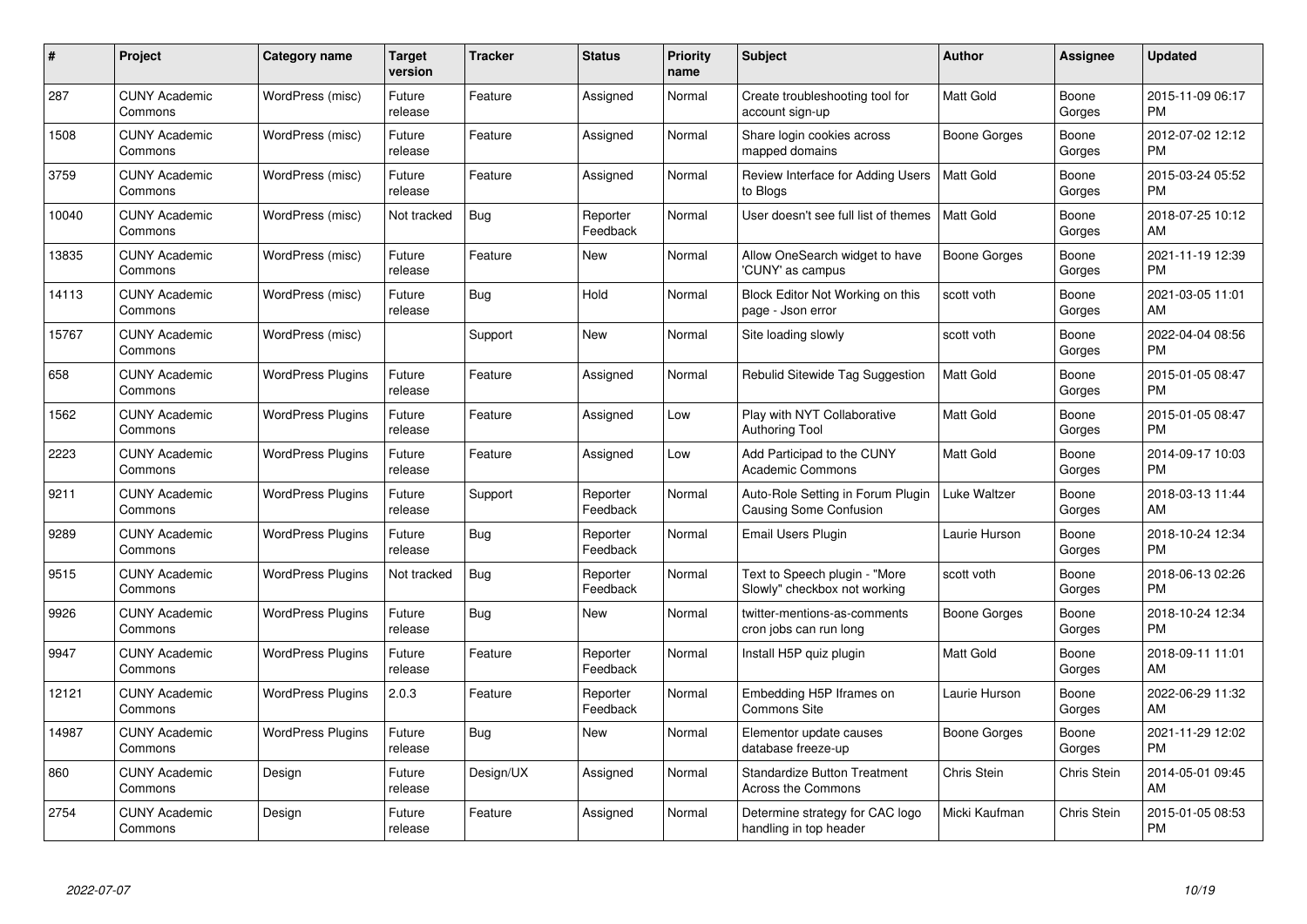| $\#$  | Project                         | <b>Category name</b>     | <b>Target</b><br>version | <b>Tracker</b> | <b>Status</b>        | <b>Priority</b><br>name | <b>Subject</b>                                                      | <b>Author</b>    | <b>Assignee</b>    | <b>Updated</b>                |
|-------|---------------------------------|--------------------------|--------------------------|----------------|----------------------|-------------------------|---------------------------------------------------------------------|------------------|--------------------|-------------------------------|
| 3354  | <b>CUNY Academic</b><br>Commons | <b>Group Files</b>       | Future<br>release        | Feature        | Assigned             | Low                     | Allow Group Download of Multiple<br><b>Selected Files</b>           | <b>Matt Gold</b> | <b>Chris Stein</b> | 2014-08-01 08:50<br>AM        |
| 3059  | <b>CUNY Academic</b><br>Commons | Group Forums             | Future<br>release        | Design/UX      | <b>New</b>           | Normal                  | Forum Post Permissable Content<br><b>Explanatory Text</b>           | Chris Stein      | <b>Chris Stein</b> | 2015-04-02 11:27<br>AM        |
| 1544  | <b>CUNY Academic</b><br>Commons | Groups (misc)            | Future<br>release        | Feature        | Reporter<br>Feedback | Normal                  | Group Filtering and Sorting                                         | Matt Gold        | Chris Stein        | 2019-03-01 02:25<br><b>PM</b> |
| 3330  | <b>CUNY Academic</b><br>Commons | My Commons               | Future<br>release        | Feature        | Assigned             | Normal                  | 'Commons Information" tool                                          | Boone Gorges     | Chris Stein        | 2014-09-22 08:46<br><b>PM</b> |
| 9028  | <b>CUNY Academic</b><br>Commons | Onboarding               | Future<br>release        | Feature        | Assigned             | Normal                  | suggest groups to new members<br>during the registration process    | <b>Matt Gold</b> | Chris Stein        | 2018-10-24 12:34<br><b>PM</b> |
| 2832  | <b>CUNY Academic</b><br>Commons | <b>Public Portfolio</b>  | Future<br>release        | Feature        | Assigned             | Normal                  | Improve interface for (not)<br>auto-linking profile fields          | Boone Gorges     | Chris Stein        | 2015-01-05 08:52<br><b>PM</b> |
| 2881  | <b>CUNY Academic</b><br>Commons | <b>Public Portfolio</b>  | Future<br>release        | Feature        | Assigned             | Normal                  | Redesign the UX for Profiles                                        | Chris Stein      | Chris Stein        | 2016-10-13 12:45<br><b>PM</b> |
| 3770  | <b>CUNY Academic</b><br>Commons | <b>Public Portfolio</b>  | Future<br>release        | Feature        | Assigned             | Normal                  | Improve Layout/Formatting of<br>Positions Area on Public Portfolios | <b>Matt Gold</b> | Chris Stein        | 2015-04-01 09:17<br><b>PM</b> |
| 5827  | <b>CUNY Academic</b><br>Commons | <b>Public Portfolio</b>  | Future<br>release        | Bug            | Assigned             | Normal                  | Academic Interests square bracket<br>links not working              | scott voth       | <b>Chris Stein</b> | 2016-08-11 11:59<br><b>PM</b> |
| 10354 | <b>CUNY Academic</b><br>Commons | <b>Public Portfolio</b>  | Future<br>release        | Feature        | New                  | Normal                  | Opt out of Having a Profile Page                                    | scott voth       | Chris Stein        | 2020-05-12 10:43<br>AM        |
| 365   | <b>CUNY Academic</b><br>Commons | WordPress (misc)         | Future<br>release        | Feature        | Assigned             | Normal                  | <b>Create Mouseover Tooltips</b><br>throughout Site                 | <b>Matt Gold</b> | Chris Stein        | 2015-11-09 06:18<br><b>PM</b> |
| 8078  | <b>CUNY Academic</b><br>Commons | <b>WordPress Plugins</b> | Future<br>release        | System Upgrade | Assigned             | Normal                  | <b>CommentPress Updates</b>                                         | Margaret Galvan  | Christian<br>Wach  | 2017-05-08 03:49<br><b>PM</b> |
| 13199 | <b>CUNY Academic</b><br>Commons | Group Forums             | Future<br>release        | Feature        | New                  | Normal                  | Favoring Groups over bbPress<br>plugin                              | Colin McDonald   | Colin<br>McDonald  | 2021-11-19 12:28<br><b>PM</b> |
| 4438  | <b>CUNY Academic</b><br>Commons | Events                   | Future<br>release        | Bug            | Assigned             | Normal                  | Events Calendar - Export<br><b>Recurring Events</b>                 | scott voth       | Daniel Jones       | 2016-05-23 04:25<br><b>PM</b> |
| 5268  | <b>CUNY Academic</b><br>Commons | Group Forums             | Future<br>release        | <b>Bug</b>     | Assigned             | Normal                  | Long-time to post to multiple<br>groups                             | Luke Waltzer     | Daniel Jones       | 2016-09-07 06:31<br><b>PM</b> |
| 1983  | <b>CUNY Academic</b><br>Commons | Home Page                | Future<br>release        | Feature        | Assigned             | Low                     | Media Library integration with<br>Featured Content plugin           | Boone Gorges     | Dominic<br>Giglio  | 2014-03-17 10:34<br>AM        |
| 940   | <b>CUNY Academic</b><br>Commons | Redmine                  | Future<br>release        | Feature        | Assigned             | Low                     | Communication with users after<br>releases                          | <b>Matt Gold</b> | Dominic<br>Giglio  | 2012-09-09 04:36<br><b>PM</b> |
| 2167  | <b>CUNY Academic</b><br>Commons | WordPress (misc)         | Future<br>release        | <b>Bug</b>     | Assigned             | Normal                  | CAC-Livestream Plugin Issues                                        | Michael Smith    | Dominic<br>Giglio  | 2015-01-02 03:06<br><b>PM</b> |
| 412   | CUNY Academic<br>Commons        | <b>WordPress Themes</b>  | Future<br>release        | Feature        | Assigned             | Normal                  | <b>Featured Themes</b>                                              | <b>Matt Gold</b> | Dominic<br>Giglio  | 2015-01-05 08:44<br><b>PM</b> |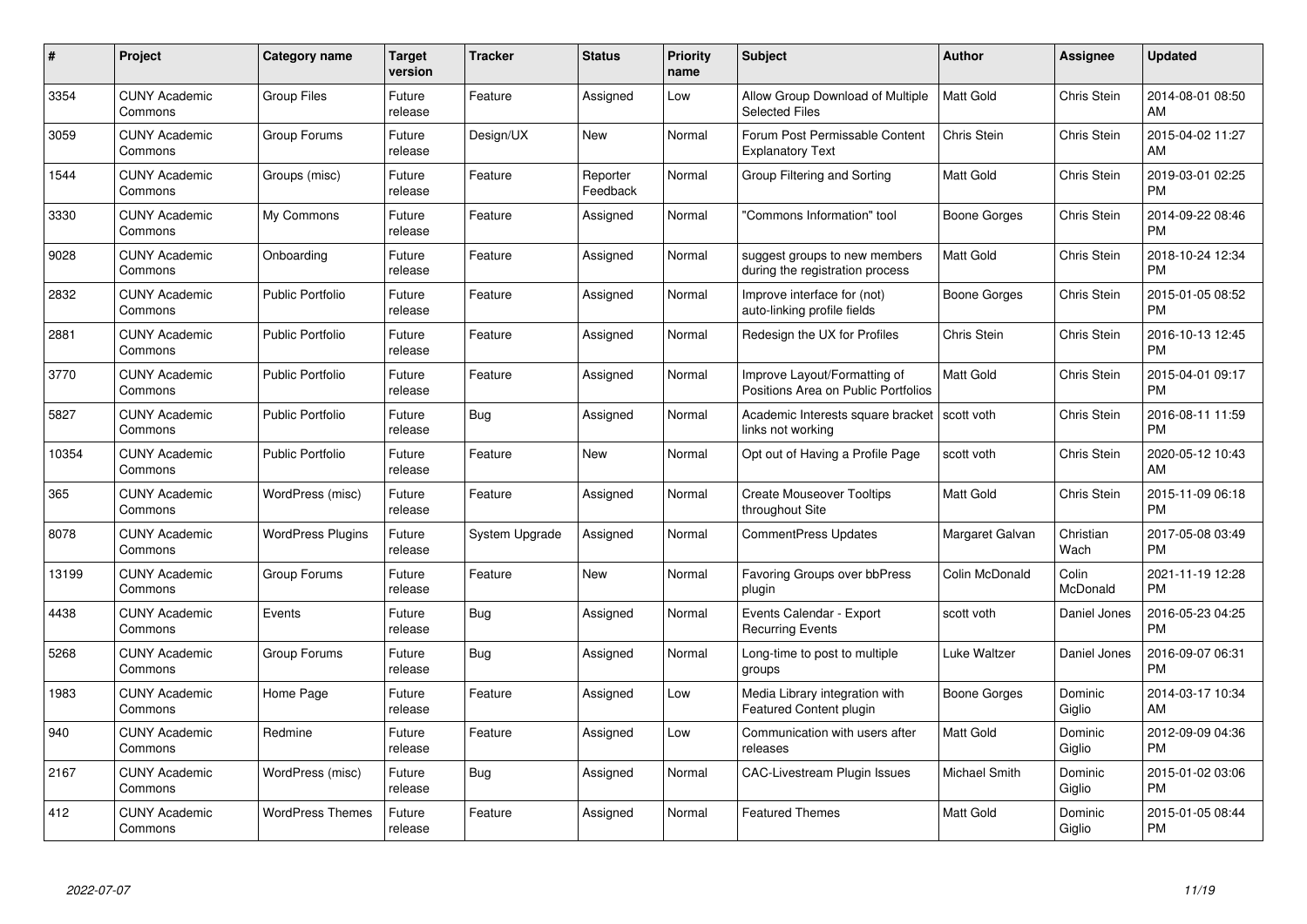| #     | Project                                                                 | Category name                  | <b>Target</b><br>version | <b>Tracker</b> | <b>Status</b>        | <b>Priority</b><br>name | <b>Subject</b>                                                                        | <b>Author</b>    | <b>Assignee</b>     | <b>Updated</b>                |
|-------|-------------------------------------------------------------------------|--------------------------------|--------------------------|----------------|----------------------|-------------------------|---------------------------------------------------------------------------------------|------------------|---------------------|-------------------------------|
| 12062 | AD/O365 Transition<br>from NonMatric to<br><b>Matriculated Students</b> |                                |                          | Feature        | In Progress          | Normal                  | create solution and console project   Emilio Rodriguez                                |                  | Emilio<br>Rodriguez | 2019-11-12 03:56<br><b>PM</b> |
| 9835  | <b>CUNY Academic</b><br>Commons                                         | Group Forums                   | Future<br>release        | Bug            | Assigned             | Normal                  | add a "like" function?                                                                | Marilyn Weber    | Erik Trainer        | 2018-06-05 01:49<br><b>PM</b> |
| 13891 | <b>CUNY Academic</b><br>Commons                                         | Internal Tools and<br>Workflow | 2.1.0                    | Feature        | New                  | Normal                  | Migrate automated linting to<br>GitHub Actions                                        | Boone Gorges     | Jeremy Felt         | 2022-06-29 11:13<br>AM        |
| 15194 | <b>CUNY Academic</b><br>Commons                                         | Internal Tools and<br>Workflow | 2.1.0                    | Feature        | New                  | Normal                  | PHPCS sniff for un-restored<br>switch to blog() calls                                 | Boone Gorges     | Jeremy Felt         | 2022-05-26 10:45<br>AM        |
| 13331 | <b>CUNY Academic</b><br>Commons                                         | Site cloning                   | Future<br>release        | Bug            | <b>New</b>           | Normal                  | Combine Site Template and Clone<br>operations                                         | Boone Gorges     | Jeremy Felt         | 2021-11-19 12:39<br><b>PM</b> |
| 11517 | <b>CUNY Academic</b><br>Commons                                         |                                | Not tracked              | Feature        | Assigned             | Normal                  | wp-accessibility plugin should not<br>strip 'target=" blank" by default               | Boone Gorges     | Laurie Hurson       | 2019-09-24 09:57<br>AM        |
| 11879 | <b>CUNY Academic</b><br>Commons                                         |                                | Not tracked              | Bug            | <b>New</b>           | Normal                  | Hypothesis comments appearing<br>on multiple, different pdfs across<br>blogs          | Laurie Hurson    | Laurie Hurson       | 2019-09-19 02:39<br><b>PM</b> |
| 14475 | <b>CUNY Academic</b><br>Commons                                         |                                | Not tracked              | Publicity      | New                  | Normal                  | <b>OER Showcase Page</b>                                                              | Laurie Hurson    | Laurie Hurson       | 2021-09-14 10:46<br>AM        |
| 12446 | <b>CUNY Academic</b><br>Commons                                         | Groups (misc)                  | Future<br>release        | Feature        | Reporter<br>Feedback | Normal                  | Toggle default site to group forum<br>posting                                         | Laurie Hurson    | Laurie Hurson       | 2020-03-10 11:57<br>AM        |
| 8666  | <b>CUNY Academic</b><br>Commons                                         | Teaching                       | Not tracked              | Documentation  | Assigned             | Normal                  | Create Teaching on the Commons<br>Resource Page                                       | Matt Gold        | Laurie Hurson       | 2019-09-23 03:16<br><b>PM</b> |
| 2666  | <b>CUNY Academic</b><br>Commons                                         | About page                     | Not tracked              | Documentation  | Assigned             | Normal                  | <b>Update About Text</b>                                                              | Chris Stein      | Luke Waltzer        | 2016-03-04 11:19<br>AM        |
| 6078  | <b>CUNY Academic</b><br>Commons                                         | <b>Blogs (BuddyPress)</b>      | Future<br>release        | Feature        | <b>New</b>           | Normal                  | <b>Explore Adding Network Blog</b><br>Metadata Plugin                                 | Luke Waltzer     | Luke Waltzer        | 2016-10-11 10:29<br><b>PM</b> |
| 5955  | <b>CUNY Academic</b><br>Commons                                         | Outreach                       | Future<br>release        | Feature        | Assigned             | Normal                  | Create auto-newsletter for<br>commons members                                         | <b>Matt Gold</b> | Luke Waltzer        | 2016-08-30 10:34<br>AM        |
| 7828  | <b>CUNY Academic</b><br>Commons                                         |                                | Not tracked              | Feature        | Assigned             | Normal                  | Theme Assessment 2017                                                                 | Margaret Galvan  | Margaret<br>Galvan  | 2017-05-02 10:41<br><b>PM</b> |
| 12392 | <b>CUNY Academic</b><br>Commons                                         | Help/Codex                     | Not tracked              | Documentation  | New                  | Normal                  | <b>Updates to Common Commons</b><br>Questions on Help Page                            | scott voth       | Margaret<br>Galvan  | 2020-02-11 10:53<br>AM        |
| 6298  | <b>CUNY Academic</b><br>Commons                                         | User Experience                | Not tracked              | Design/UX      | Assigned             | Normal                  | Examine data from survey                                                              | <b>Matt Gold</b> | Margaret<br>Galvan  | 2016-10-14 12:16<br><b>PM</b> |
| 8211  | <b>CUNY Academic</b><br>Commons                                         | <b>WordPress Themes</b>        | Future<br>release        | Feature        | New                  | Normal                  | Theme Suggestions: Material<br>Design-Inspired Themes                                 | Margaret Galvan  | Margaret<br>Galvan  | 2017-08-07 02:48<br><b>PM</b> |
| 8837  | <b>CUNY Academic</b><br>Commons                                         |                                | Not tracked              | Feature        | Assigned             | Normal                  | Create a form to request info from<br>people requesting premium<br>themes and plugins | l Matt Gold      | Marilyn<br>Weber    | 2017-11-14 03:35<br><b>PM</b> |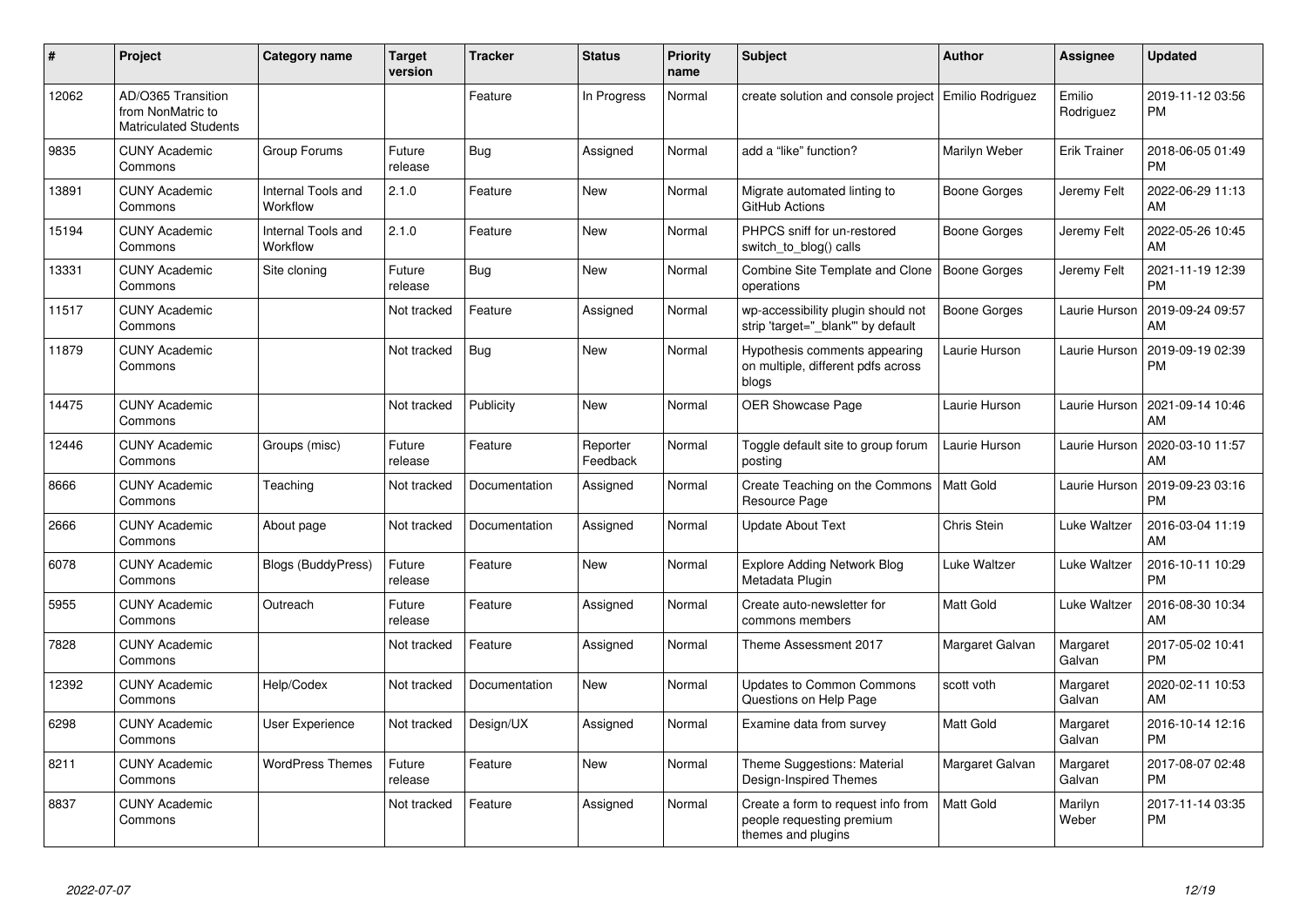| #     | Project                         | Category name            | Target<br>version | <b>Tracker</b> | <b>Status</b>        | <b>Priority</b><br>name | <b>Subject</b>                                            | Author                  | <b>Assignee</b>  | <b>Updated</b>                |
|-------|---------------------------------|--------------------------|-------------------|----------------|----------------------|-------------------------|-----------------------------------------------------------|-------------------------|------------------|-------------------------------|
| 9420  | <b>CUNY Academic</b><br>Commons | cuny.is                  | Not tracked       | Feature        | <b>New</b>           | Normal                  | Request for http://cuny.is/streams                        | Raffi<br>Khatchadourian | Marilyn<br>Weber | 2018-04-02 10:08<br>AM        |
| 12382 | <b>CUNY Academic</b><br>Commons | Membership               | Not tracked       | Support        | <b>New</b>           | Normal                  | Email request change                                      | Marilyn Weber           | Marilyn<br>Weber | 2020-02-06 12:56<br><b>PM</b> |
| 3509  | <b>CUNY Academic</b><br>Commons | Publicity                | 1.7               | Publicity      | New                  | Normal                  | Create 1.7 digital signage imagery                        | Micki Kaufman           | Marilyn<br>Weber | 2014-10-01 12:40<br><b>PM</b> |
| 2573  | <b>NYCDH Community</b><br>Site  |                          |                   | Feature        | Reporter<br>Feedback | Normal                  | Add dh_nyc twitter list feed to site                      | <b>Mark Newton</b>      | Matt Gold        | 2013-05-16 11:42<br><b>PM</b> |
| 8607  | <b>CUNY Academic</b><br>Commons |                          | Not tracked       | Support        | New                  | Normal                  | Paypal?                                                   | Marilyn Weber           | Matt Gold        | 2018-05-15 01:37<br><b>PM</b> |
| 12484 | <b>CUNY Academic</b><br>Commons |                          | Not tracked       | Support        | Reporter<br>Feedback | Normal                  | Sign up Code for COIL Course<br>starting in March         | Laurie Hurson           | Matt Gold        | 2020-03-02 02:26<br><b>PM</b> |
| 10839 | <b>CUNY Academic</b><br>Commons | About page               | Not tracked       | Support        | <b>New</b>           | Normal                  | <b>Mission Statement Needs</b><br>Revision                | scott voth              | Matt Gold        | 2018-12-26 10:58<br>AM        |
| 4972  | <b>CUNY Academic</b><br>Commons | Analytics                | Not tracked       | Bug            | <b>New</b>           | Normal                  | <b>Newsletter Analytics</b>                               | Stephen Real            | Matt Gold        | 2015-12-09 12:54<br><b>PM</b> |
| 4225  | <b>CUNY Academic</b><br>Commons | DiRT Integration         | Future<br>release | Design/UX      | New                  | Normal                  | Add information to DIRT page (in<br>Create a Group)       | Samantha Raddatz        | Matt Gold        | 2015-06-26 03:14<br><b>PM</b> |
| 11493 | <b>CUNY Academic</b><br>Commons | Domain Mapping           | Not tracked       | Support        | Reporter<br>Feedback | Normal                  | Domain Mapping Request - Talia<br>Schaffer                | scott voth              | Matt Gold        | 2019-08-06 08:39<br>AM        |
| 9015  | <b>CUNY Academic</b><br>Commons | Groups (misc)            | Not tracked       | Outreach       | Assigned             | Normal                  | Email group admins the email<br>addresses of their groups | Matt Gold               | Matt Gold        | 2018-01-02 09:54<br>AM        |
| 370   | <b>CUNY Academic</b><br>Commons | Registration             | Future<br>release | Feature        | Assigned             | High                    | <b>Guest Accounts</b>                                     | <b>Matt Gold</b>        | Matt Gold        | 2015-04-09 09:33<br><b>PM</b> |
| 8898  | <b>CUNY Academic</b><br>Commons | Social Paper             | Not tracked       | Feature        | Assigned             | Normal                  | Usage data on docs and social<br>paper                    | <b>Matt Gold</b>        | Matt Gold        | 2017-11-16 11:32<br>AM        |
| 2175  | <b>CUNY Academic</b><br>Commons | WordPress (misc)         | Not tracked       | Support        | Assigned             | Normal                  | Subscibe 2 vs. Jetpack<br>subscription options            | local admin             | Matt Gold        | 2016-01-26 04:58<br><b>PM</b> |
| 3657  | <b>CUNY Academic</b><br>Commons | WordPress (misc)         | Not tracked       | Feature        | New                  | Normal                  | Create alert for GC email<br>addresses                    | <b>Matt Gold</b>        | Matt Gold        | 2016-04-14 11:29<br><b>PM</b> |
| 3691  | <b>CUNY Academic</b><br>Commons | <b>WordPress Plugins</b> | Future<br>release | <b>Bug</b>     | New                  | Normal                  | <b>WPMU Domain Mapping</b><br>Debugging on cdev           | Raymond Hoh             | Matt Gold        | 2014-12-12 09:04<br>AM        |
| 8498  | <b>CUNY Academic</b><br>Commons | <b>WordPress Plugins</b> | Future<br>release | Feature        | New                  | Low                     | <b>Gravity Forms Email Users</b>                          | Raffi<br>Khatchadourian | Matt Gold        | 2017-10-13 12:58<br><b>PM</b> |
| 11545 | <b>CUNY Academic</b><br>Commons | <b>WordPress Plugins</b> | Not tracked       | Support        | New                  | Normal                  | Twitter searches in WordPress                             | Gina Cherry             | Matt Gold        | 2019-09-23 01:03<br><b>PM</b> |
| 8902  | <b>CUNY Academic</b><br>Commons | Design                   | Not tracked       | Feature        | Assigned             | Normal                  | Report back on research on<br><b>BuddyPress themes</b>    | Matt Gold               | Michael Smith    | 2017-11-10 12:31<br><b>PM</b> |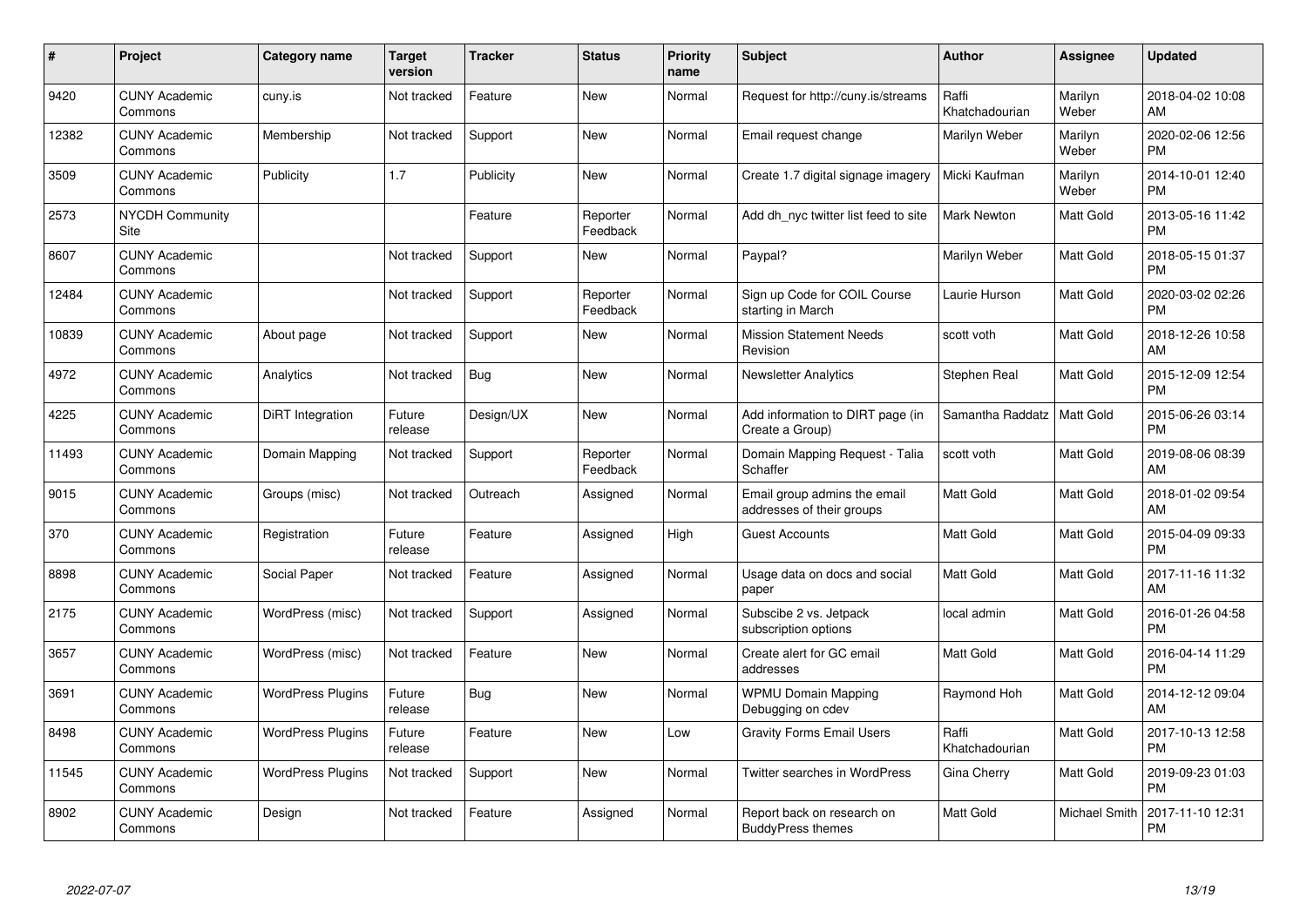| #     | Project                         | <b>Category name</b>       | <b>Target</b><br>version | <b>Tracker</b> | <b>Status</b>        | <b>Priority</b><br>name | <b>Subject</b>                                                                       | Author             | <b>Assignee</b>    | <b>Updated</b>                |
|-------|---------------------------------|----------------------------|--------------------------|----------------|----------------------|-------------------------|--------------------------------------------------------------------------------------|--------------------|--------------------|-------------------------------|
| 3506  | <b>CUNY Academic</b><br>Commons | Publicity                  | 1.7                      | Publicity      | <b>New</b>           | Normal                  | Prepare 1.7 email messaging                                                          | Micki Kaufman      | Micki<br>Kaufman   | 2014-10-01 12:36<br><b>PM</b> |
| 7624  | <b>CUNY Academic</b><br>Commons | <b>BuddyPress (misc)</b>   | Future<br>release        | Design/UX      | New                  | Normal                  | <b>BP</b> Notifications                                                              | Luke Waltzer       | Paige Dupont       | 2017-02-08 10:43<br><b>PM</b> |
| 6392  | <b>CUNY Academic</b><br>Commons | Group Forums               | Future<br>release        | Design/UX      | Assigned             | Low                     | Composition/Preview Panes in<br>Forum Posts                                          | Luke Waltzer       | Paige Dupont       | 2016-10-21 04:26<br><b>PM</b> |
| 11393 | <b>CUNY Academic</b><br>Commons |                            | Not tracked              | Publicity      | <b>New</b>           | Normal                  | After 1.15 release, ceate a hero<br>slide and post about adding a site<br>to a group | scott voth         | Patrick<br>Sweeney | 2019-05-14 10:32<br>AM        |
| 2571  | <b>NYCDH Community</b><br>Site  |                            |                          | Feature        | Assigned             | Normal                  | Add Google custom search box to<br>homepage                                          | <b>Mark Newton</b> | Raymond<br>Hoh     | 2013-05-18 07:49<br><b>PM</b> |
| 2574  | <b>NYCDH Community</b><br>Site  |                            |                          | Feature        | Assigned             | Normal                  | Add Way to Upload Files to<br>Groups                                                 | Mark Newton        | Raymond<br>Hoh     | 2013-05-18 07:46<br><b>PM</b> |
| 8992  | <b>NYCDH Community</b><br>Site  |                            |                          | <b>Bug</b>     | Assigned             | Normal                  | Multiple RBE error reports                                                           | <b>Matt Gold</b>   | Raymond<br>Hoh     | 2017-12-11 05:43<br><b>PM</b> |
| 6644  | <b>CUNY Academic</b><br>Commons |                            | Not tracked              | <b>Bug</b>     | Reporter<br>Feedback | High                    | White Screen at Login Pge                                                            | Luke Waltzer       | Raymond<br>Hoh     | 2016-11-21 10:34<br><b>PM</b> |
| 10262 | <b>CUNY Academic</b><br>Commons |                            | Not tracked              | <b>Bug</b>     | Reporter<br>Feedback | Normal                  | Newsletter Plugin: Broken Image<br>at Bottom of All Newsletters                      | Mark Webb          | Raymond<br>Hoh     | 2018-08-30 05:17<br><b>PM</b> |
| 11149 | <b>CUNY Academic</b><br>Commons |                            | Not tracked              | Support        | Reporter<br>Feedback | Normal                  | comments getting blocked                                                             | Marilyn Weber      | Raymond<br>Hoh     | 2019-03-26 11:40<br>AM        |
| 12004 | <b>CUNY Academic</b><br>Commons |                            | Not tracked              | Support        | Reporter<br>Feedback | Normal                  | Notifications for spam blog<br>comments                                              | Gina Cherry        | Raymond<br>Hoh     | 2019-11-01 12:05<br><b>PM</b> |
| 13286 | <b>CUNY Academic</b><br>Commons |                            | Not tracked              | Support        | New                  | Normal                  | problem connecting with<br>WordPress app                                             | Marilyn Weber      | Raymond<br>Hoh     | 2020-09-08 11:16<br>AM        |
| 16110 | <b>CUNY Academic</b><br>Commons |                            |                          | Support        | Reporter<br>Feedback | Normal                  | remove Creative Commons<br>license from pages?                                       | Marilyn Weber      | Raymond<br>Hoh     | 2022-05-17 06:11<br><b>PM</b> |
| 5691  | <b>CUNY Academic</b><br>Commons | <b>Blogs (BuddyPress)</b>  | Future<br>release        | Bug            | Assigned             | High                    | Differing numbers on Sites display                                                   | Matt Gold          | Raymond<br>Hoh     | 2016-06-13 01:37<br><b>PM</b> |
| 11243 | <b>CUNY Academic</b><br>Commons | BuddyPress (misc)          | Future<br>release        | Bug            | New                  | Normal                  | Audit bp-custom.php                                                                  | Raymond Hoh        | Raymond<br>Hoh     | 2022-04-26 11:59<br>AM        |
| 14994 | <b>CUNY Academic</b><br>Commons | cdev.gc.cuny.edu           | Not tracked              | Support        | In Progress          | Normal                  | Clear Cache on CDEV                                                                  | scott voth         | Raymond<br>Hoh     | 2021-12-07 03:51<br><b>PM</b> |
| 9060  | <b>CUNY Academic</b><br>Commons | Commons In A Box           | Not tracked              | Bug            | Hold                 | Normal                  | Problems with CBox image library<br>upload                                           | Lisa Rhody         | Raymond<br>Hoh     | 2018-01-10 03:26<br><b>PM</b> |
| 14496 | <b>CUNY Academic</b><br>Commons | Domain Mapping             | Future<br>release        | Bug            | New                  | Normal                  | Mapped domain SSO uses<br>third-party cookies                                        | Raymond Hoh        | Raymond<br>Hoh     | 2021-05-24 04:03<br><b>PM</b> |
| 333   | <b>CUNY Academic</b><br>Commons | <b>Email Notifications</b> | Future<br>release        | Feature        | Assigned             | Low                     | Delay Forum Notification Email<br>Delivery Until After Editing Period<br>Ends        | Matt Gold          | Raymond<br>Hoh     | 2015-11-09 06:01<br><b>PM</b> |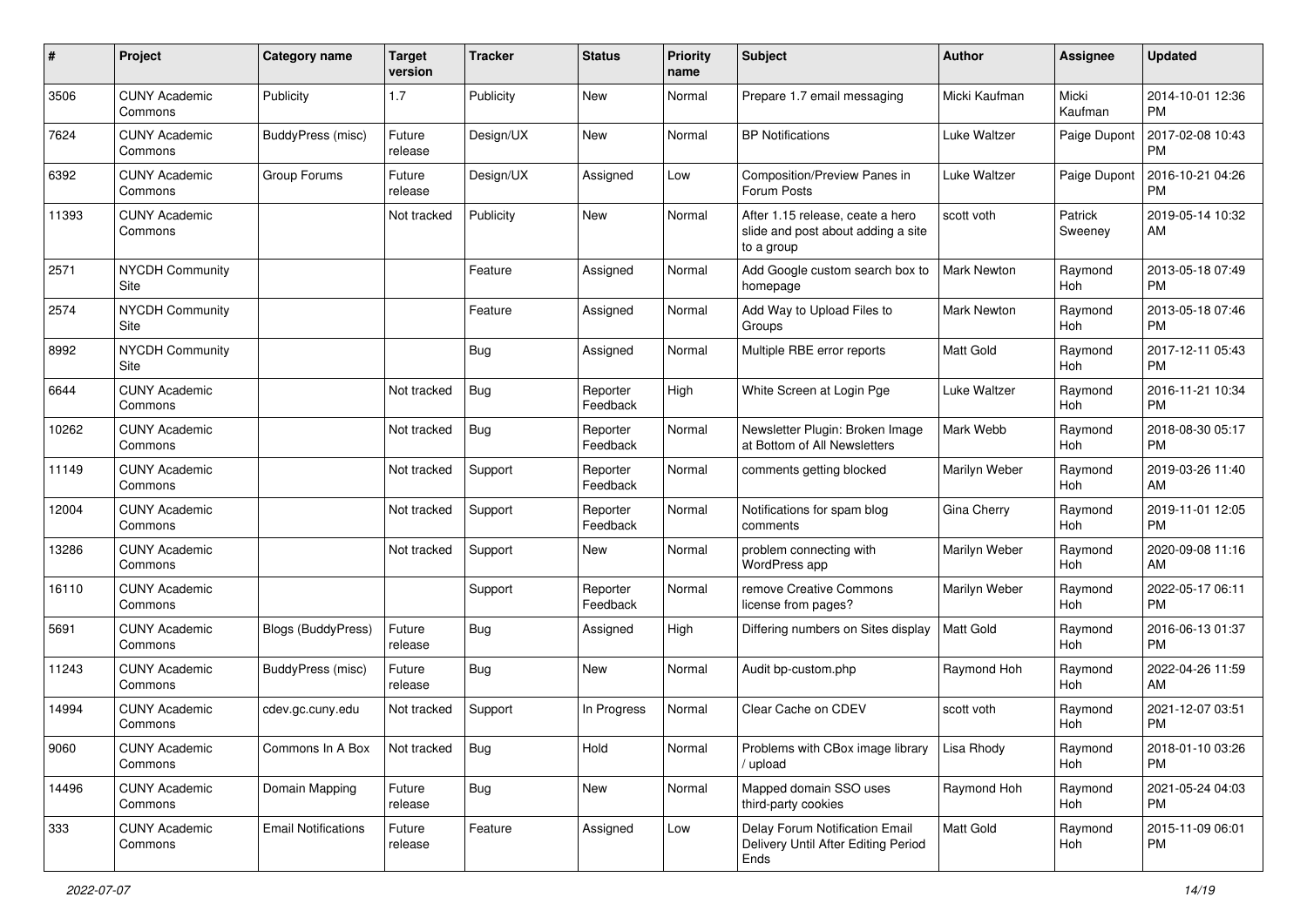| #     | <b>Project</b>                  | <b>Category name</b>       | <b>Target</b><br>version | <b>Tracker</b> | <b>Status</b>        | <b>Priority</b><br>name | <b>Subject</b>                                                               | Author              | Assignee       | <b>Updated</b>                |
|-------|---------------------------------|----------------------------|--------------------------|----------------|----------------------|-------------------------|------------------------------------------------------------------------------|---------------------|----------------|-------------------------------|
| 11971 | <b>CUNY Academic</b><br>Commons | <b>Email Notifications</b> | Future<br>release        | Bug            | Reporter<br>Feedback | Low                     | Pictures obscured in emailed post<br>notifications                           | Marilyn Weber       | Raymond<br>Hoh | 2019-11-21 01:14<br><b>PM</b> |
| 5016  | <b>CUNY Academic</b><br>Commons | Events                     | Future<br>release        | Feature        | Assigned             | Low                     | Allow comments to be posted on<br>events                                     | <b>Matt Gold</b>    | Raymond<br>Hoh | 2019-03-01 02:23<br><b>PM</b> |
| 6749  | <b>CUNY Academic</b><br>Commons | Events                     | Future<br>release        | Bug            | New                  | Low                     | BPEO iCal request can trigger<br>very large number of DB queries             | Boone Gorges        | Raymond<br>Hoh | 2016-11-15 10:09<br><b>PM</b> |
| 1192  | <b>CUNY Academic</b><br>Commons | <b>Group Files</b>         | Future<br>release        | Feature        | Assigned             | Low                     | When posting group files, allow<br>users to add a category without<br>saving | <b>Matt Gold</b>    | Raymond<br>Hoh | 2015-11-09 05:53<br><b>PM</b> |
| 3192  | <b>CUNY Academic</b><br>Commons | Group Forums               | Future<br>release        | Feature        | Assigned             | Normal                  | Customizable forum views for<br>bbPress 2.x group forums                     | Boone Gorges        | Raymond<br>Hoh | 2015-11-09 12:47<br><b>PM</b> |
| 7928  | <b>CUNY Academic</b><br>Commons | Group Forums               | Not tracked              | Bug            | New                  | Normal                  | Duplicate Forum post                                                         | Luke Waltzer        | Raymond<br>Hoh | 2017-04-11 09:27<br><b>PM</b> |
| 10659 | <b>CUNY Academic</b><br>Commons | Group Forums               | Future<br>release        | Feature        | Assigned             | Normal                  | Post to multiple groups via email                                            | <b>Matt Gold</b>    | Raymond<br>Hoh | 2018-11-15 12:54<br>AM        |
| 13328 | <b>CUNY Academic</b><br>Commons | Group Forums               | Not tracked              | <b>Bug</b>     | Reporter<br>Feedback | Normal                  | cross-posting in two related<br>groups                                       | Marilyn Weber       | Raymond<br>Hoh | 2020-09-15 10:39<br><b>PM</b> |
| 13358 | <b>CUNY Academic</b><br>Commons | Group Forums               | Future<br>release        | Feature        | New                  | Normal                  | Improved UI for group forum<br>threading settings                            | <b>Boone Gorges</b> | Raymond<br>Hoh | 2021-11-19 12:27<br><b>PM</b> |
| 13457 | <b>CUNY Academic</b><br>Commons | Group Forums               | 2.0.3                    | Bug            | <b>New</b>           | High                    | Forum post not sending<br>notifications                                      | Filipa Calado       | Raymond<br>Hoh | 2022-06-29 11:32<br>AM        |
| 7115  | <b>CUNY Academic</b><br>Commons | Groups (misc)              | Future<br>release        | Feature        | Reporter<br>Feedback | Normal                  | make licensing info clear during<br>group creation                           | <b>Matt Gold</b>    | Raymond<br>Hoh | 2020-12-08 11:32<br>AM        |
| 6995  | <b>CUNY Academic</b><br>Commons | Home Page                  | Not tracked              | <b>Bug</b>     | Assigned             | Normal                  | member filter on homepage not<br>working                                     | <b>Matt Gold</b>    | Raymond<br>Hoh | 2016-12-11 09:46<br><b>PM</b> |
| 3517  | <b>CUNY Academic</b><br>Commons | My Commons                 | Future<br>release        | Feature        | Assigned             | Normal                  | Mute/Unmute My Commons<br>updates                                            | <b>Matt Gold</b>    | Raymond<br>Hoh | 2015-11-09 01:19<br><b>PM</b> |
| 3536  | <b>CUNY Academic</b><br>Commons | My Commons                 | Future<br>release        | Feature        | Assigned             | Normal                  | Infinite Scroll on My Commons<br>page                                        | <b>Matt Gold</b>    | Raymond<br>Hoh | 2015-04-13 04:42<br><b>PM</b> |
| 3577  | <b>CUNY Academic</b><br>Commons | My Commons                 | Future<br>release        | Design/UX      | Assigned             | Normal                  | Replies to items in My Commons                                               | <b>Matt Gold</b>    | Raymond<br>Hoh | 2015-04-09 05:19<br><b>PM</b> |
| 4535  | <b>CUNY Academic</b><br>Commons | My Commons                 | Future<br>release        | Bug            | <b>New</b>           | Low                     | My Commons filter issue                                                      | scott voth          | Raymond<br>Hoh | 2015-09-01 11:17<br>AM        |
| 3369  | <b>CUNY Academic</b><br>Commons | Reply By Email             | Not tracked              | Outreach       | Hold                 | Normal                  | Release reply by email to WP<br>plugin directory                             | <b>Matt Gold</b>    | Raymond<br>Hoh | 2016-03-01 12:46<br><b>PM</b> |
| 6671  | <b>CUNY Academic</b><br>Commons | Reply By Email             | Not tracked              | Bug            | Assigned             | Normal                  | "Post too often" RBE error<br>message                                        | <b>Matt Gold</b>    | Raymond<br>Hoh | 2016-11-11 09:55<br>AM        |
| 8976  | <b>CUNY Academic</b><br>Commons | Reply By Email             | Not tracked              | Feature        | Assigned             | Normal                  | Package RBE new topics posting?                                              | <b>Matt Gold</b>    | Raymond<br>Hoh | 2017-12-04 02:34<br><b>PM</b> |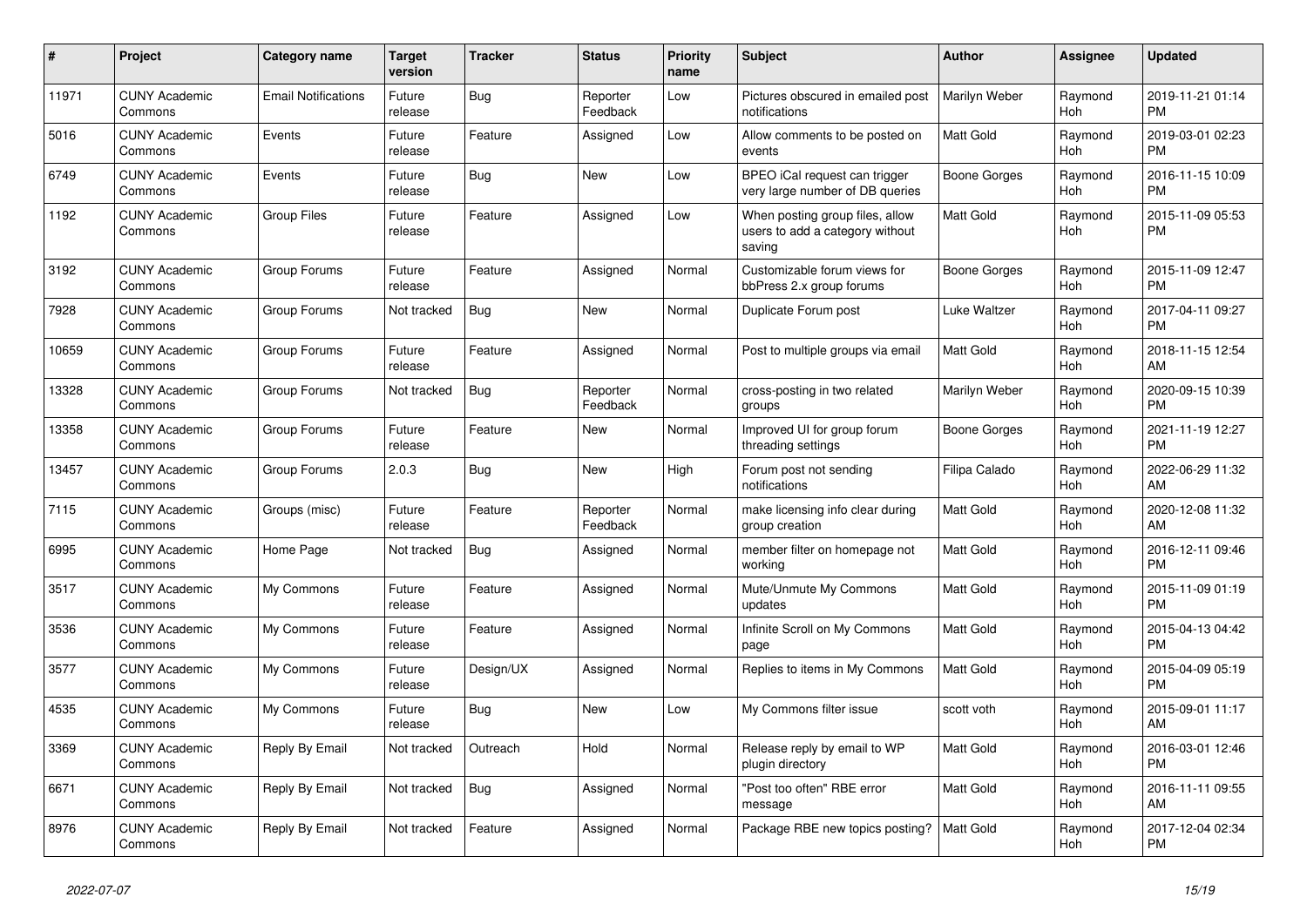| $\#$  | Project                         | <b>Category name</b>     | <b>Target</b><br>version | <b>Tracker</b> | <b>Status</b>        | <b>Priority</b><br>name | <b>Subject</b>                                                     | <b>Author</b>           | <b>Assignee</b> | <b>Updated</b>                |
|-------|---------------------------------|--------------------------|--------------------------|----------------|----------------------|-------------------------|--------------------------------------------------------------------|-------------------------|-----------------|-------------------------------|
| 8991  | <b>CUNY Academic</b><br>Commons | Reply By Email           | Not tracked              | Bug            | Hold                 | Normal                  | RBE duplicate email message<br>issue                               | <b>Matt Gold</b>        | Raymond<br>Hoh  | 2018-02-18 08:53<br><b>PM</b> |
| 13430 | <b>CUNY Academic</b><br>Commons | Reply By Email           | Not tracked              | Bug            | <b>New</b>           | Normal                  | Delay in RBE                                                       | Luke Waltzer            | Raymond<br>Hoh  | 2020-10-13 11:16<br>AM        |
| 16177 | <b>CUNY Academic</b><br>Commons | Reply By Email           |                          | <b>Bug</b>     | New                  | Normal                  | Switch to Inbound mode for RBE                                     | Raymond Hoh             | Raymond<br>Hoh  | 2022-05-30 04:32<br><b>PM</b> |
| 3662  | <b>CUNY Academic</b><br>Commons | <b>SEO</b>               | Future<br>release        | Feature        | Assigned             | Normal                  | Duplicate Content/SEO/Google<br>issues                             | <b>Matt Gold</b>        | Raymond<br>Hoh  | 2015-04-13 04:37<br><b>PM</b> |
| 9729  | <b>CUNY Academic</b><br>Commons | <b>SEO</b>               | Not tracked              | Support        | New                  | Normal                  | 503 Errors showing on<br>newlaborforum.cuny.edu                    | Diane Krauthamer        | Raymond<br>Hoh  | 2018-05-22 04:48<br><b>PM</b> |
| 5282  | <b>CUNY Academic</b><br>Commons | Social Paper             | Future<br>release        | <b>Bug</b>     | <b>New</b>           | Normal                  | Replying via email directs to paper<br>but not individual comment. | Marilyn Weber           | Raymond<br>Hoh  | 2016-03-02 01:48<br><b>PM</b> |
| 4388  | <b>CUNY Academic</b><br>Commons | WordPress (misc)         | Future<br>release        | <b>Bug</b>     | Assigned             | Normal                  | Repeated request for<br>authentication.                            | Alice.Lynn<br>McMichael | Raymond<br>Hoh  | 2015-08-11 07:35<br><b>PM</b> |
| 9346  | <b>CUNY Academic</b><br>Commons | WordPress (misc)         | Not tracked              | Bug            | <b>New</b>           | Normal                  | Clone cetls.bmcc.cuny.edu for<br>development                       | Owen Roberts            | Raymond<br>Hoh  | 2018-03-06 05:35<br><b>PM</b> |
| 11624 | <b>CUNY Academic</b><br>Commons | WordPress (misc)         | Not tracked              | Support        | New                  | Normal                  | Change pages into posts or swap<br>database for a Commons site?    | Stephen Klein           | Raymond<br>Hoh  | 2019-07-09 11:04<br>AM        |
| 14983 | <b>CUNY Academic</b><br>Commons | WordPress (misc)         | Not tracked              | Support        | Reporter<br>Feedback | Normal                  | 'Read More" tag not working                                        | Rebecca Krisel          | Raymond<br>Hoh  | 2021-11-23 01:17<br><b>PM</b> |
| 16245 | <b>CUNY Academic</b><br>Commons | WordPress (misc)         |                          | <b>Bug</b>     | Reporter<br>Feedback | Normal                  | Save Button missing on<br>WordPress Profile page                   | scott voth              | Raymond<br>Hoh  | 2022-06-16 03:09<br><b>PM</b> |
| 3939  | <b>CUNY Academic</b><br>Commons | <b>WordPress Plugins</b> | Future<br>release        | <b>Bug</b>     | Hold                 | Normal                  | Activity stream support for<br>Co-Authors Plus plugin              | Raymond Hoh             | Raymond<br>Hoh  | 2015-11-09 06:13<br><b>PM</b> |
| 11649 | <b>CUNY Academic</b><br>Commons | <b>WordPress Plugins</b> | 2.0.3                    | <b>Bug</b>     | In Progress          | Normal                  | CC license displayed on every<br>page                              | Gina Cherry             | Raymond<br>Hoh  | 2022-06-29 11:32<br>AM        |
| 12741 | <b>CUNY Academic</b><br>Commons | <b>WordPress Plugins</b> | Not tracked              | Support        | Reporter<br>Feedback | Normal                  | Tableau Public Viz Block                                           | Marilyn Weber           | Raymond<br>Hoh  | 2020-05-12 11:00<br>AM        |
| 13946 | <b>CUNY Academic</b><br>Commons | <b>WordPress Plugins</b> | 2.1.0                    | Support        | Assigned             | Normal                  | Custom Embed handler For<br>OneDrive files                         | scott voth              | Raymond<br>Hoh  | 2022-05-26 10:46<br>AM        |
| 15516 | <b>CUNY Academic</b><br>Commons | <b>WordPress Plugins</b> |                          | <b>Bug</b>     | Reporter<br>Feedback | Normal                  | Can't publish or save draft of post<br>on wordpress.com            | Raffi<br>Khatchadourian | Raymond<br>Hoh  | 2022-03-02 05:52<br><b>PM</b> |
| 16319 | <b>CUNY Academic</b><br>Commons | <b>WordPress Plugins</b> | 2.0.3                    | Bug            | New                  | Normal                  | Request for Events Calendar Pro<br>5.14.2 update                   | Raymond Hoh             | Raymond<br>Hoh  | 2022-07-01 04:16<br><b>PM</b> |
| 3492  | <b>CUNY Academic</b><br>Commons | <b>WordPress Themes</b>  | Future<br>release        | Support        | Assigned             | Normal                  | Add CBOX theme to the<br>Commons                                   | scott voth              | Raymond<br>Hoh  | 2014-10-08 05:55<br><b>PM</b> |
| 497   | <b>CUNY Academic</b><br>Commons | <b>WordPress Plugins</b> | Future<br>release        | Feature        | Assigned             | Normal                  | Drag and Drop Ordering on<br>Gallery Post Plugin                   | <b>Matt Gold</b>        | Ron Rennick     | 2015-11-09 06:18<br><b>PM</b> |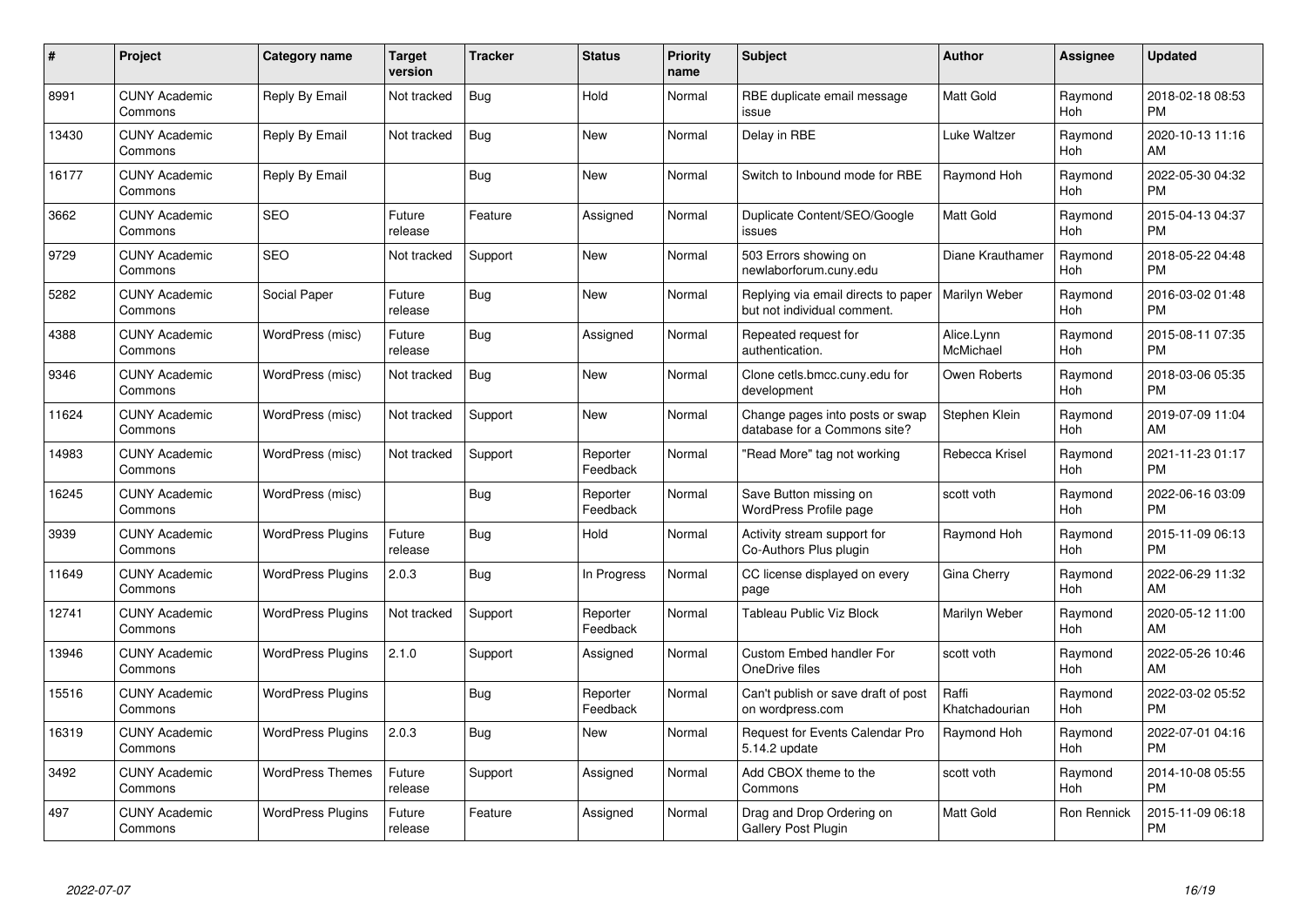| #    | Project                         | Category name           | <b>Target</b><br>version | <b>Tracker</b> | <b>Status</b>        | Priority<br>name | <b>Subject</b>                                                     | <b>Author</b>     | Assignee            | <b>Updated</b>                |
|------|---------------------------------|-------------------------|--------------------------|----------------|----------------------|------------------|--------------------------------------------------------------------|-------------------|---------------------|-------------------------------|
| 4235 | <b>CUNY Academic</b><br>Commons |                         | Not tracked              | Design/UX      | Assigned             | Normal           | Explore user experience around<br>comments on forum topics vs docs | <b>Matt Gold</b>  | Samantha<br>Raddatz | 2015-07-21 10:23<br>AM        |
| 5298 | <b>CUNY Academic</b><br>Commons |                         | Not tracked              | Publicity      | <b>New</b>           | Normal           | Survey Pop-Up Text                                                 | Samantha Raddatz  | Samantha<br>Raddatz | 2016-03-22 12:27<br><b>PM</b> |
| 310  | <b>CUNY Academic</b><br>Commons | BuddyPress (misc)       | Future<br>release        | Feature        | Assigned             | Low              | Friend Request Email                                               | <b>Matt Gold</b>  | Samantha<br>Raddatz | 2015-11-09 05:08<br><b>PM</b> |
| 4226 | <b>CUNY Academic</b><br>Commons | <b>BuddyPress Docs</b>  | Future<br>release        | Design/UX      | New                  | Normal           | Add option to connect a Doc with a Samantha Raddatz<br>Group       |                   | Samantha<br>Raddatz | 2015-09-09 04:08<br><b>PM</b> |
| 4027 | <b>CUNY Academic</b><br>Commons | Commons In A Box        | Not tracked              | Design/UX      | Assigned             | Normal           | Usability review of CBOX update<br>procedures                      | <b>Matt Gold</b>  | Samantha<br>Raddatz | 2015-05-11 06:36<br><b>PM</b> |
| 653  | <b>CUNY Academic</b><br>Commons | Group Blogs             | Future<br>release        | Feature        | Assigned             | Normal           | Redesign Integration of Groups<br>and Blogs                        | <b>Matt Gold</b>  | Samantha<br>Raddatz | 2015-11-09 05:40<br><b>PM</b> |
| 5317 | <b>CUNY Academic</b><br>Commons | <b>Group Blogs</b>      | Not tracked              | <b>Bug</b>     | Reporter<br>Feedback | Normal           | Notifications of New Post Didn't<br>Come                           | Luke Waltzer      | Samantha<br>Raddatz | 2016-03-21 10:41<br><b>PM</b> |
| 4221 | <b>CUNY Academic</b><br>Commons | Group Forums            | Future<br>release        | Design/UX      | Assigned             | Normal           | Add 'Number of Posts' display<br>option to Forum page              | Samantha Raddatz  | Samantha<br>Raddatz | 2015-06-26 02:21<br><b>PM</b> |
| 1456 | <b>CUNY Academic</b><br>Commons | Group Invitations       | Future<br>release        | Feature        | Reporter<br>Feedback | Low              | Invite to Group Button from Profile<br>Field                       | <b>Matt Gold</b>  | Samantha<br>Raddatz | 2015-11-09 05:59<br><b>PM</b> |
| 481  | <b>CUNY Academic</b><br>Commons | Groups (misc)           | Future<br>release        | Feature        | Assigned             | Normal           | ability to archive inactive groups<br>and blogs                    | Michael Mandiberg | Samantha<br>Raddatz | 2015-11-09 05:56<br><b>PM</b> |
| 3458 | <b>CUNY Academic</b><br>Commons | Groups (misc)           | Future<br>release        | Feature        | Assigned             | Normal           | Filter Members of Group by<br>Campus                               | Michael Smith     | Samantha<br>Raddatz | 2014-09-26 08:32<br><b>PM</b> |
| 4253 | <b>CUNY Academic</b><br>Commons | Public Portfolio        | Future<br>release        | Design/UX      | <b>New</b>           | Normal           | Encourage users to add portfolio<br>content                        | Samantha Raddatz  | Samantha<br>Raddatz | 2015-07-07 11:32<br>AM        |
| 4404 | <b>CUNY Academic</b><br>Commons | <b>Public Portfolio</b> | Future<br>release        | Design/UX      | Assigned             | Normal           | Change color of permissions info<br>on portfolio editing interface | <b>Matt Gold</b>  | Samantha<br>Raddatz | 2015-08-11 05:28<br><b>PM</b> |
| 4622 | <b>CUNY Academic</b><br>Commons | <b>Public Portfolio</b> | Future<br>release        | Design/UX      | New                  | Normal           | <b>Profile Visibility Settings</b>                                 | Samantha Raddatz  | Samantha<br>Raddatz | 2015-09-21 12:18<br><b>PM</b> |
| 308  | <b>CUNY Academic</b><br>Commons | Registration            | Future<br>release        | Feature        | New                  | Normal           | Group recommendations for<br>signup process                        | Boone Gorges      | Samantha<br>Raddatz | 2015-11-09 05:07<br><b>PM</b> |
| 5225 | CUNY Academic<br>Commons        | Registration            | Future<br>release        | Feature        | Assigned             | Normal           | On-boarding Issues                                                 | Luke Waltzer      | Samantha<br>Raddatz | 2016-02-12 02:58<br><b>PM</b> |
| 5050 | <b>CUNY Academic</b><br>Commons | Social Paper            | Future<br>release        | Feature        | <b>New</b>           | Low              | Making comments visible in SP<br>editing mode (SP suggestion #1)   | Marilyn Weber     | Samantha<br>Raddatz | 2019-09-17 11:10<br><b>PM</b> |
| 5053 | <b>CUNY Academic</b><br>Commons | Social Paper            | Future<br>release        | Feature        | <b>New</b>           | Low              | Scrollable menu to add readers<br>(SP suggestion #4)               | Marilyn Weber     | Samantha<br>Raddatz | 2016-04-21 05:21<br><b>PM</b> |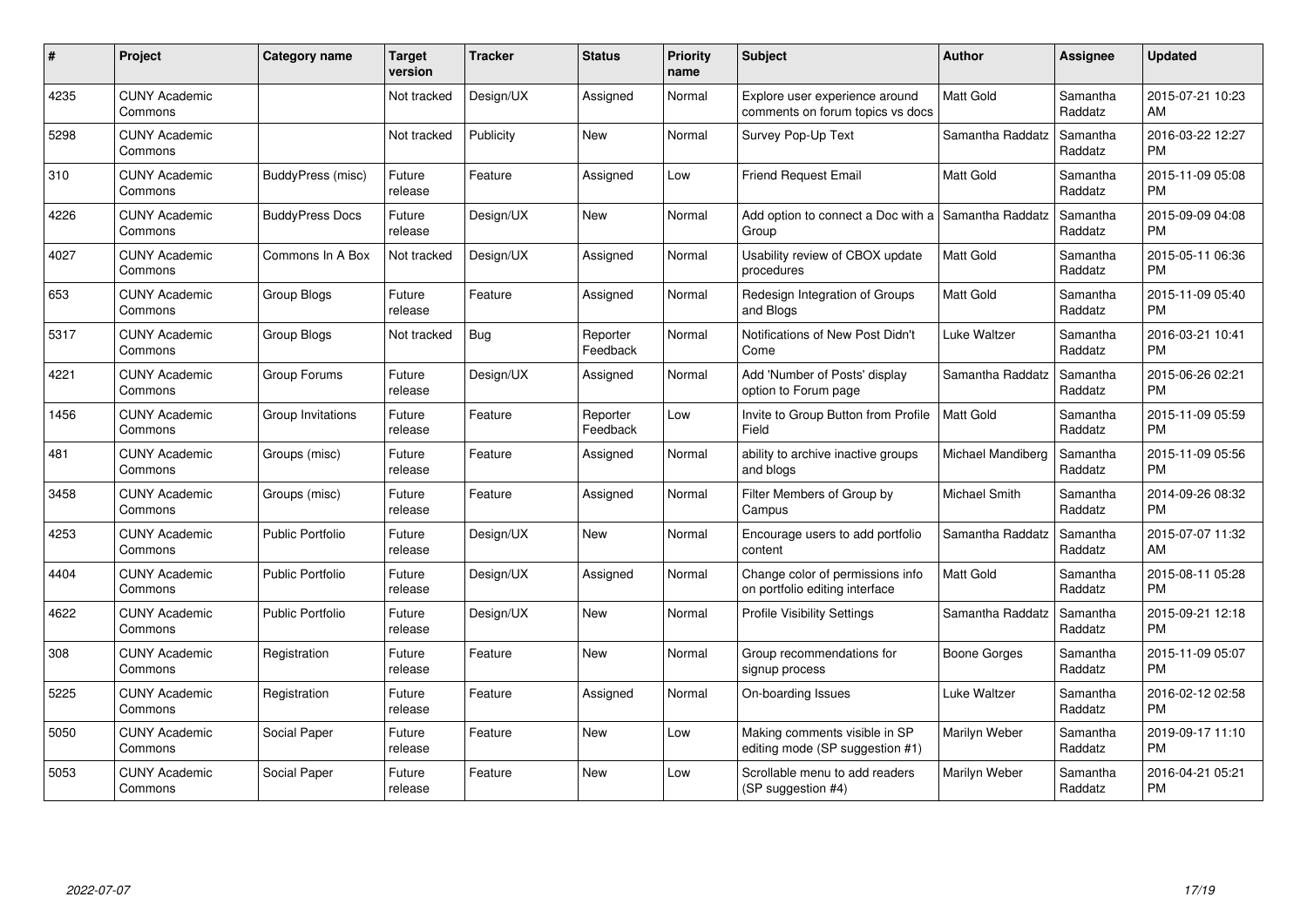| #     | <b>Project</b>                  | Category name               | <b>Target</b><br>version | <b>Tracker</b> | <b>Status</b>        | <b>Priority</b><br>name | <b>Subject</b>                                                                                                                                        | Author                  | Assignee            | <b>Updated</b>                |
|-------|---------------------------------|-----------------------------|--------------------------|----------------|----------------------|-------------------------|-------------------------------------------------------------------------------------------------------------------------------------------------------|-------------------------|---------------------|-------------------------------|
| 5058  | <b>CUNY Academic</b><br>Commons | Social Paper                | Future<br>release        | Feature        | <b>New</b>           | Low                     | Can there be a clearer signal that<br>even when comments have<br>already been made you add<br>comments by clicking on the side?<br>(SP suggestion #5) | Marilyn Weber           | Samantha<br>Raddatz | 2016-02-11 10:24<br><b>PM</b> |
| 5183  | <b>CUNY Academic</b><br>Commons | Social Paper                | Future<br>release        | Design/UX      | <b>New</b>           | Normal                  | Creating a new paper when<br>viewing an existing paper                                                                                                | Raffi<br>Khatchadourian | Samantha<br>Raddatz | 2016-02-02 12:09<br><b>PM</b> |
| 5397  | <b>CUNY Academic</b><br>Commons | Social Paper                | Future<br>release        | Feature        | New                  | Normal                  | frustrating to have to<br>enable/disable in SP                                                                                                        | Marilyn Weber           | Samantha<br>Raddatz | 2016-04-20 03:39<br><b>PM</b> |
| 3473  | <b>CUNY Academic</b><br>Commons | <b>User Experience</b>      | Future<br>release        | Feature        | Assigned             | Normal                  | Commons profile: Add help info<br>about "Positions" replacing "title"                                                                                 | Keith Miyake            | Samantha<br>Raddatz | 2015-11-09 02:28<br><b>PM</b> |
| 4661  | <b>CUNY Academic</b><br>Commons | User Experience             | Future<br>release        | Bug            | Assigned             | Normal                  | Simplify Events text                                                                                                                                  | <b>Matt Gold</b>        | Samantha<br>Raddatz | 2015-10-02 09:06<br><b>PM</b> |
| 1105  | <b>CUNY Academic</b><br>Commons | WordPress (misc)            | Future<br>release        | Feature        | Assigned             | Normal                  | Rephrase Blog Privacy Options                                                                                                                         | <b>Matt Gold</b>        | Samantha<br>Raddatz | 2015-11-09 06:19<br><b>PM</b> |
| 4986  | <b>CUNY Academic</b><br>Commons | ZenDesk                     | Not tracked              | Support        | Assigned             | Normal                  | Prepare documentation for<br>Zendesk re web widget                                                                                                    | <b>Matt Gold</b>        | Samantha<br>Raddatz | 2016-02-25 03:09<br><b>PM</b> |
| 10439 | <b>CUNY Academic</b><br>Commons | Design                      | 2.1.0                    | Design/UX      | New                  | Normal                  | Create Style Guide for Commons                                                                                                                        | Sonja Leix              | Sara Cannon         | 2022-06-28 01:43<br><b>PM</b> |
| 10580 | <b>CUNY Academic</b><br>Commons | Information<br>Architecture | Future<br>release        | Design/UX      | <b>New</b>           | Normal                  | Primary nav item review                                                                                                                               | Boone Gorges            | Sara Cannon         | 2022-06-28 01:29<br><b>PM</b> |
| 2612  | <b>CUNY Academic</b><br>Commons |                             | Not tracked              | Publicity      | Assigned             | Normal                  | Pinterest site for the Commons                                                                                                                        | local admin             | Sarah<br>Morgano    | 2016-03-04 11:19<br>AM        |
| 3510  | <b>CUNY Academic</b><br>Commons | Publicity                   | 1.7                      | Publicity      | Assigned             | Normal                  | Post on the News Blog re: 'My<br>Commons'                                                                                                             | Micki Kaufman           | Sarah<br>Morgano    | 2014-10-15 11:18<br>AM        |
| 3511  | <b>CUNY Academic</b><br>Commons | Publicity                   | 1.7                      | Publicity      | Assigned             | Normal                  | Social media for 1.7                                                                                                                                  | Micki Kaufman           | Sarah<br>Morgano    | 2014-10-14 03:32<br><b>PM</b> |
| 5826  | <b>CUNY Academic</b><br>Commons | <b>WordPress Plugins</b>    | Future<br>release        | Support        | Reporter<br>Feedback | Normal                  | <b>Remove Subscription Options</b><br>plugin from directory                                                                                           | Sarah Morgano           | Sarah<br>Morgano    | 2016-10-21 04:14<br><b>PM</b> |
| 9908  | <b>CUNY Academic</b><br>Commons |                             | Not tracked              | Feature        | <b>New</b>           | Normal                  | Is it possible to send email<br>updates to users (or an email<br>address not on the list) for only a<br>single page AFTER being<br>prompted?          | <b>Michael Shields</b>  | scott voth          | 2018-06-11 01:34<br><b>PM</b> |
| 14394 | <b>CUNY Academic</b><br>Commons |                             | Not tracked              | Feature        | New                  | Normal                  | Commons News Site - redesign                                                                                                                          | scott voth              | scott voth          | 2021-09-14 10:46<br>AM        |
| 3524  | <b>CUNY Academic</b><br>Commons | Documentation               | Not tracked              | Documentation  | Assigned             | Normal                  | Post describing all you can do<br>when starting up a new blog/group                                                                                   | <b>Matt Gold</b>        | scott voth          | 2014-10-04 12:56<br><b>PM</b> |
| 11883 | <b>CUNY Academic</b><br>Commons | Help/Codex                  | Not tracked              | Support        | <b>New</b>           | Normal                  | Need Embedding Help Page<br>Update (Tableau)                                                                                                          | Anthony Wheeler         | scott voth          | 2019-09-24 08:49<br>AM        |